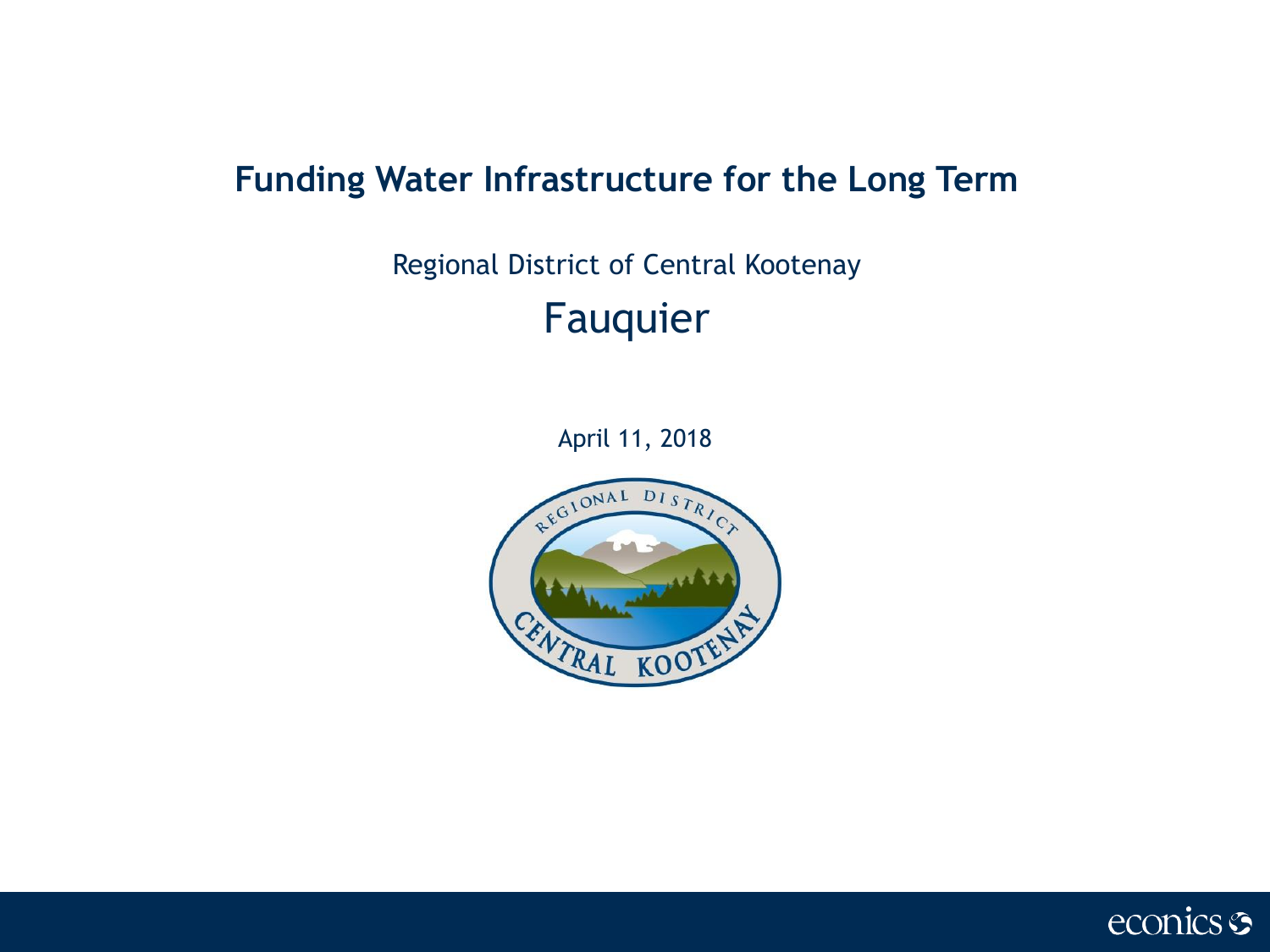

| <b>Table of Contents</b>                                                   | Page # |
|----------------------------------------------------------------------------|--------|
| 1.0 Executive Summary                                                      | 3      |
| 2.0 Best Practices                                                         | 4      |
| 3.0 TCA Reporting                                                          | 5      |
| 3.1 Asset Depreciation                                                     | 5      |
| 4.0 Asset Inventory                                                        | 6      |
| 4.1 Water Transmission and Distribution Network                            | 7      |
| 4.2 Risk and Criticality Assessment of Distribution Network                | 8      |
| 5.0 Annual Cost of Sustainable Ownership (ACSO)                            | 14     |
| 5.1 Asset Replacement Schedule                                             | 16     |
| 5.2 Asset Maintenance                                                      | 18     |
| 6.0 Funding Scenarios                                                      | 19     |
| 7.0 Recommendations                                                        | 21     |
| 8.0 Related Reading                                                        | 22     |
| 9.0 Glossary of Terms                                                      | 23     |
| Appendix A - Methodology: Funding Infrastructure Renewal for the Long Term |        |

© 2018, **Regional District of Central Kootenay**. All Rights Reserved.

The preparation of this project was carried out with assistance from the Government of Canada and the Federation of Canadian Municipalities. Notwithstanding this support, the views expressed are the personal views of the authors, and the Federation of Canadian Municipalities and the Government of Canada accept no responsibility for them.

# econics <del>S</del>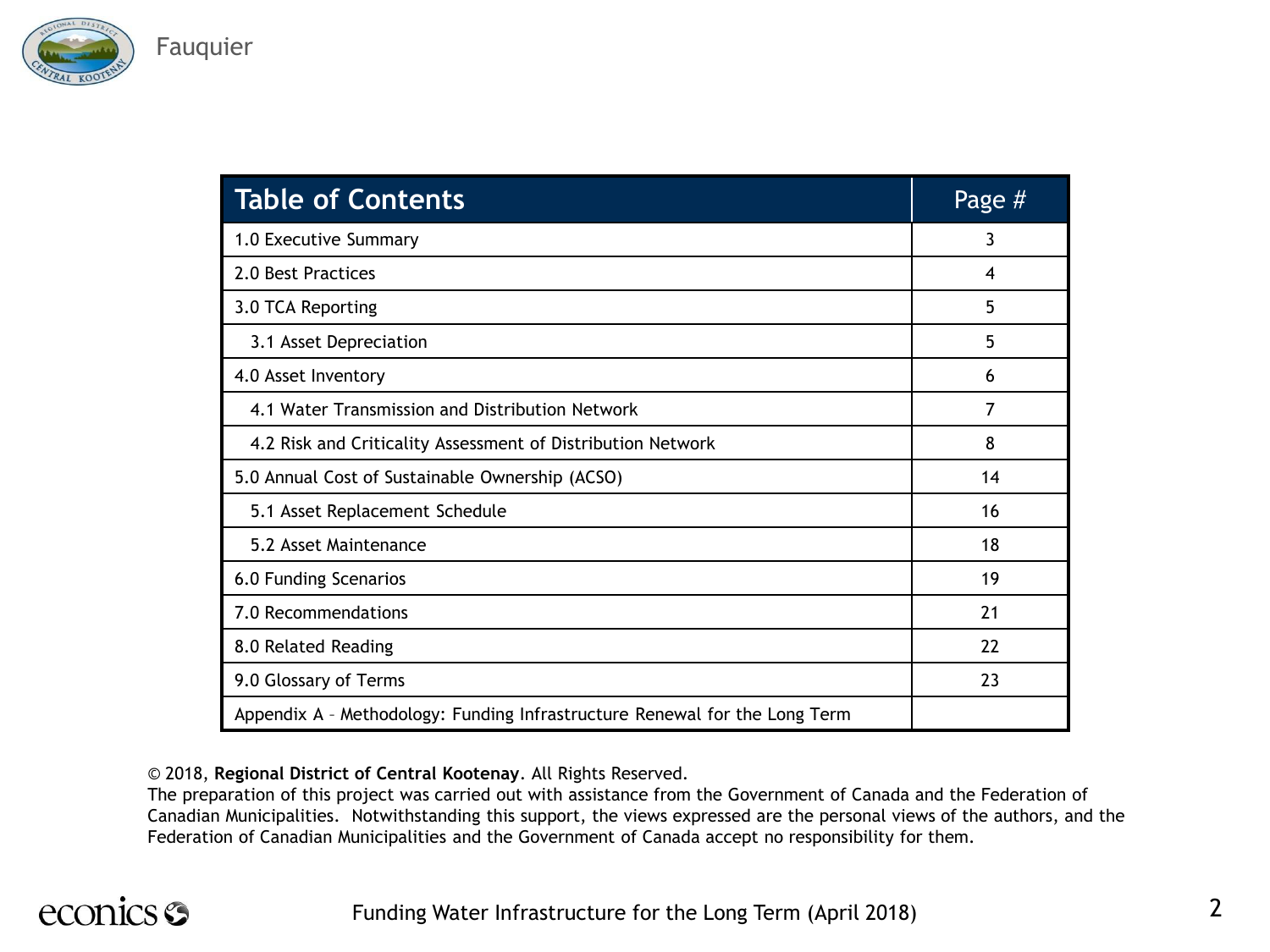

### **1.0 Executive Summary**

The Fauquier water system is owned and operated by the Regional District of Central Kootenay (RDCK) and is located in Electoral Area K, on the east side of Lower Arrow Lake. The system was originally developed in 1966 and currently services 94 active connections.

This report summarizes the infrastructure of the Fauquier water system. The report identifies the Annual Cost of Sustainable Ownership (ACSO) for the water system, and presents a funding scenario for long term sustainable renewal of the system.

The analysis is based on assumptions current as of January 2018. Infrastructure management is a work-in-progress and should be reviewed from time to time as assumptions and other influencing factors change over time.

Four recommendations follow from this analysis as follows:

- 1. Review regularly the unit costs for pipe replacement and other pricing assumptions.
- 2. Prioritize work using a risk-based approach by considering condition and impact of failure of assets.
- 3. Bolster annual contributions for asset renewal from rates and fees and build up reserves to required target levels.
- 4. Update the asset schedule on ongoing basis.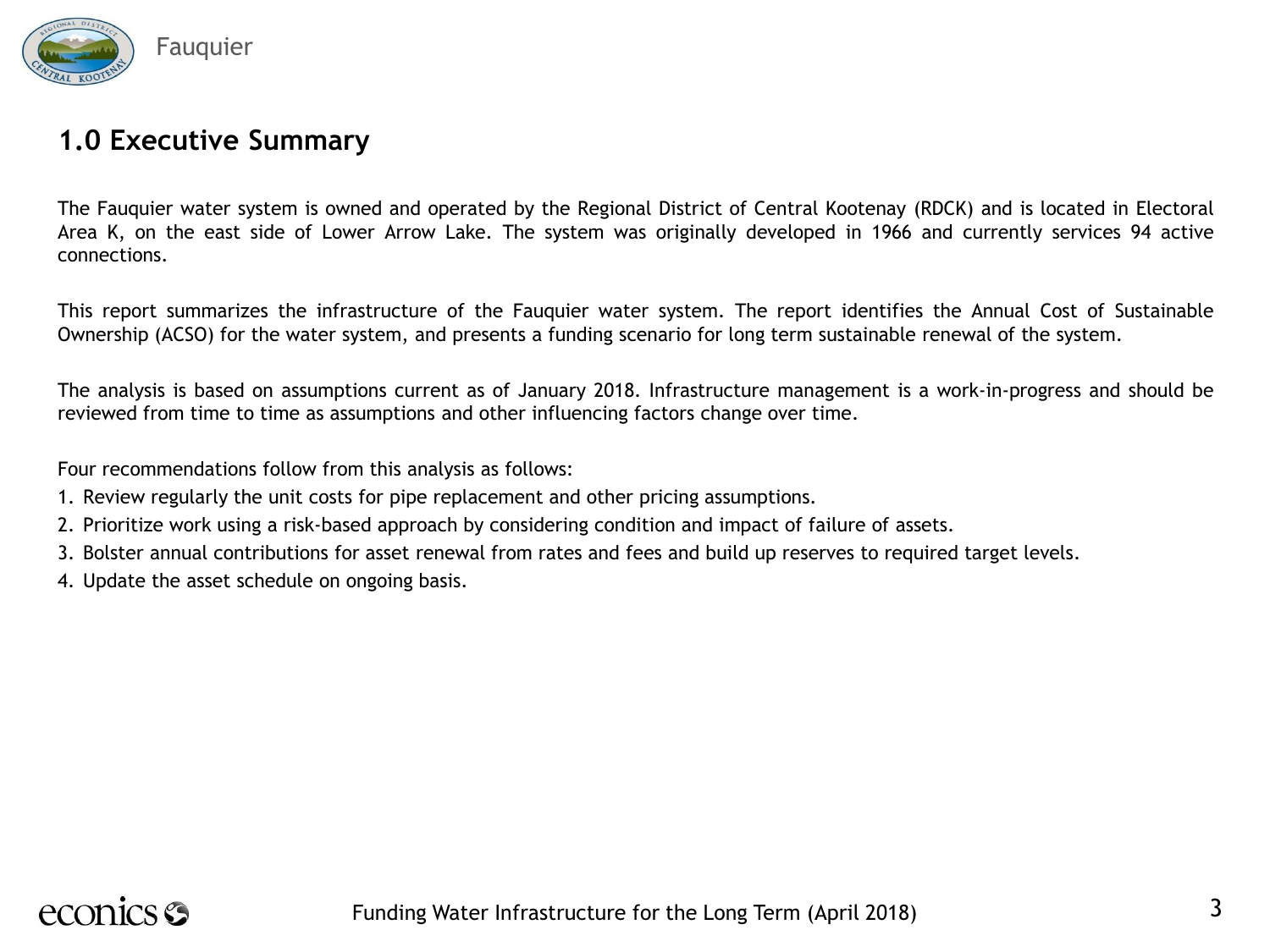

### **2.0 Best Practices**

The information in this report is developed using an adaptation of best practices, methods and frameworks from several sources. See section 8.0 References for details.



Best practices encourage elected representatives to ensure there are adequate provisions in local government budgets to renew infrastructure when it is required. Sufficient funds should be raised for that purpose and whenever appropriate an infrastructure reserve fund can be used to accumulate funds until they are needed.

# econics <del>S</del>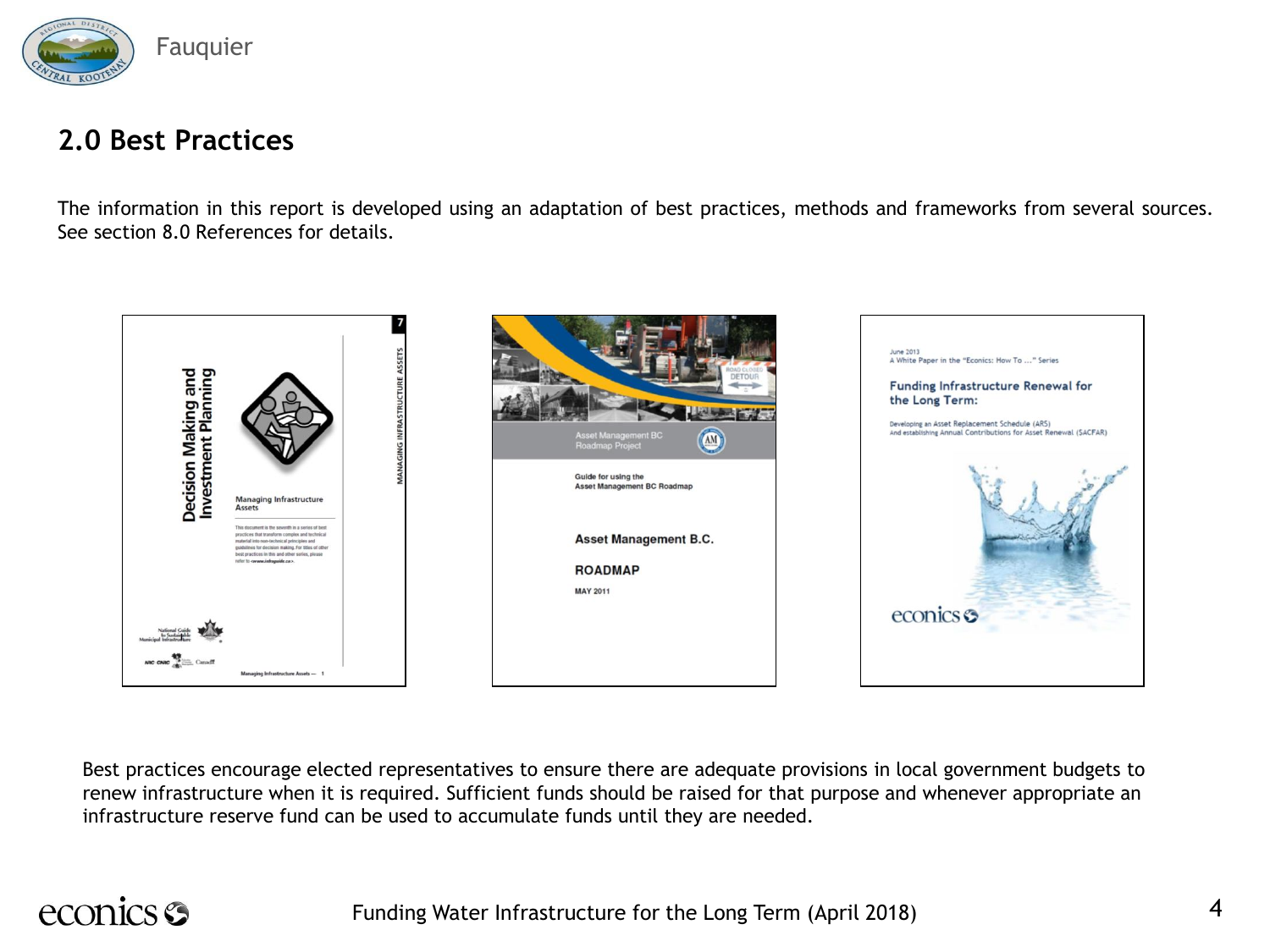

## **3.0 Tangible Capital Asset Reporting**

With the introduction in 2009 of new reporting requirements as per section 3150 of the Public Sector Accounting Board (PSAB) Handbook, local governments are required to report tangible capital assets<sup>1</sup> as assets (versus expenses) in the financial statements as shown below in Table 1.

|                                 | Dec 31, 2015 | Dec 31, 2016 | Dec 31, 2017 |
|---------------------------------|--------------|--------------|--------------|
| <b>Historic Cost</b>            |              | \$3,787,833  |              |
| <b>Accumulated Depreciation</b> |              | \$206,329    |              |
| Net Value                       |              | \$3,581,504  |              |
| Annual Asset Depreciation       |              | \$58,789     |              |

**Table 1: Tangible Capital Asset Value Reported in Financial Statements (2015-2017)**

*Source: RDCK Finance Department*

### **3.1 Annual Asset Depreciation**

Annual asset depreciation<sup>2</sup> is an accounting term that represents how much an asset's book value reduces every year. It is normally calculated by dividing an asset's historic cost by its estimated service life. Depreciation can be used as an indicator of how much funds should be put aside each year for the eventual future replacement of the asset. However, because asset depreciation does not reflect the effects of inflation, technological advancements or changing standards, relying on depreciation can result in under funded reserves.

- 1. Tangible Capital Assets (TCA) are defined by the Public Sector Accounting Board as a physical asset used in the delivery of service and having a useful life of more than 1 year.
- 2. Is sometimes termed annual asset amortisation.

# econics S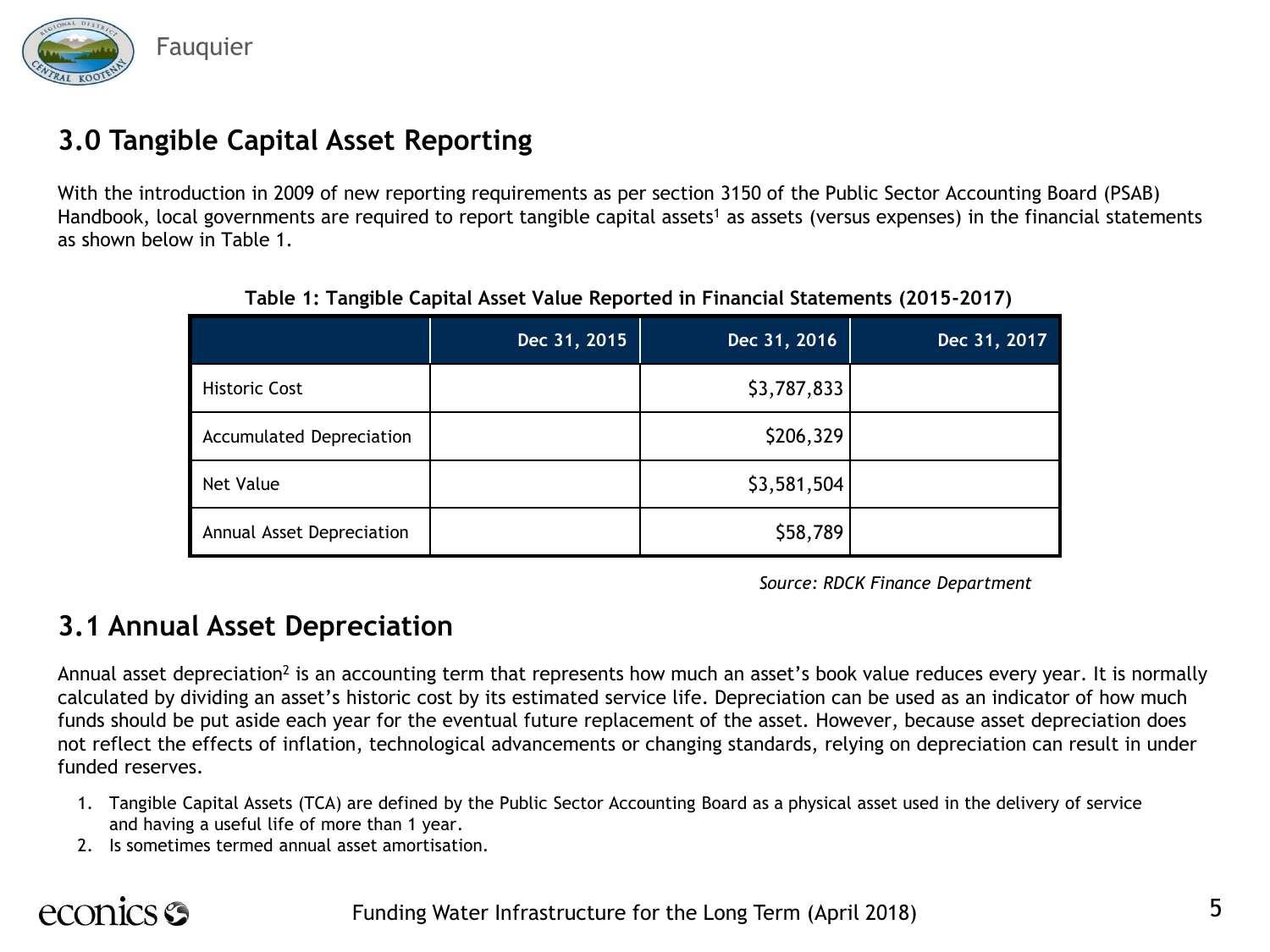

### **4.0 Asset Inventory**

Fauquier water infrastructure is summarized here. The total value of the infrastructure and the value of each asset category is shown here in 2017 dollars.



#### **Figure 1: Fauquier 2017 WATER Assets Replacement Value: \$6,496,479**

# econics <del>S</del>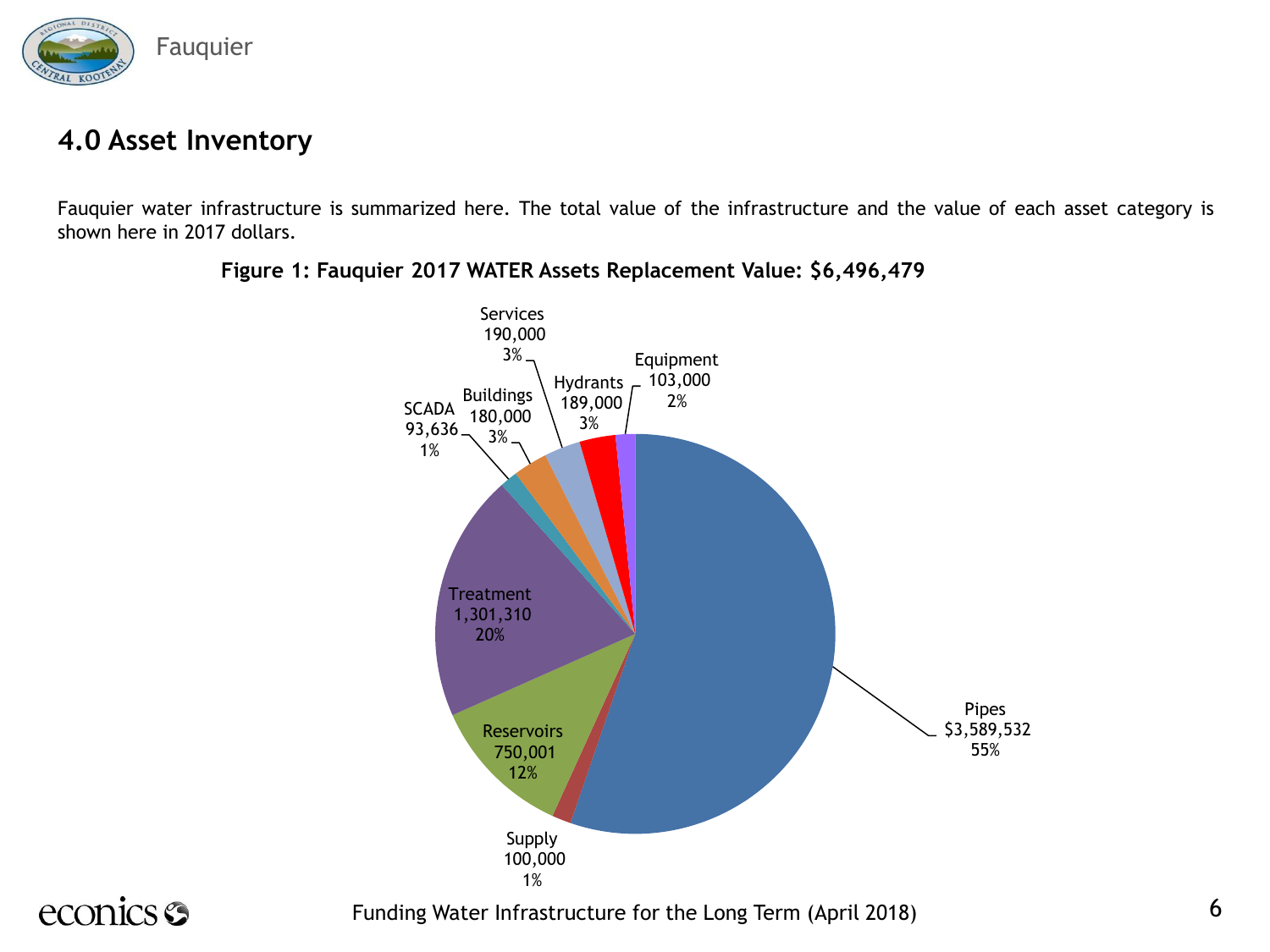

## **4.1 Water Transmission and Distribution Network**

Approximately 6.4 Kms of pipes was installed in Fauquier since the 1960s.

**Figure 2: Fauquier Pipe Distribution Network (Length, Material, Diameter)**



*Note: due to minimal availability of records, some in-service dates may be estimated by decade from old maps.* 

# econics s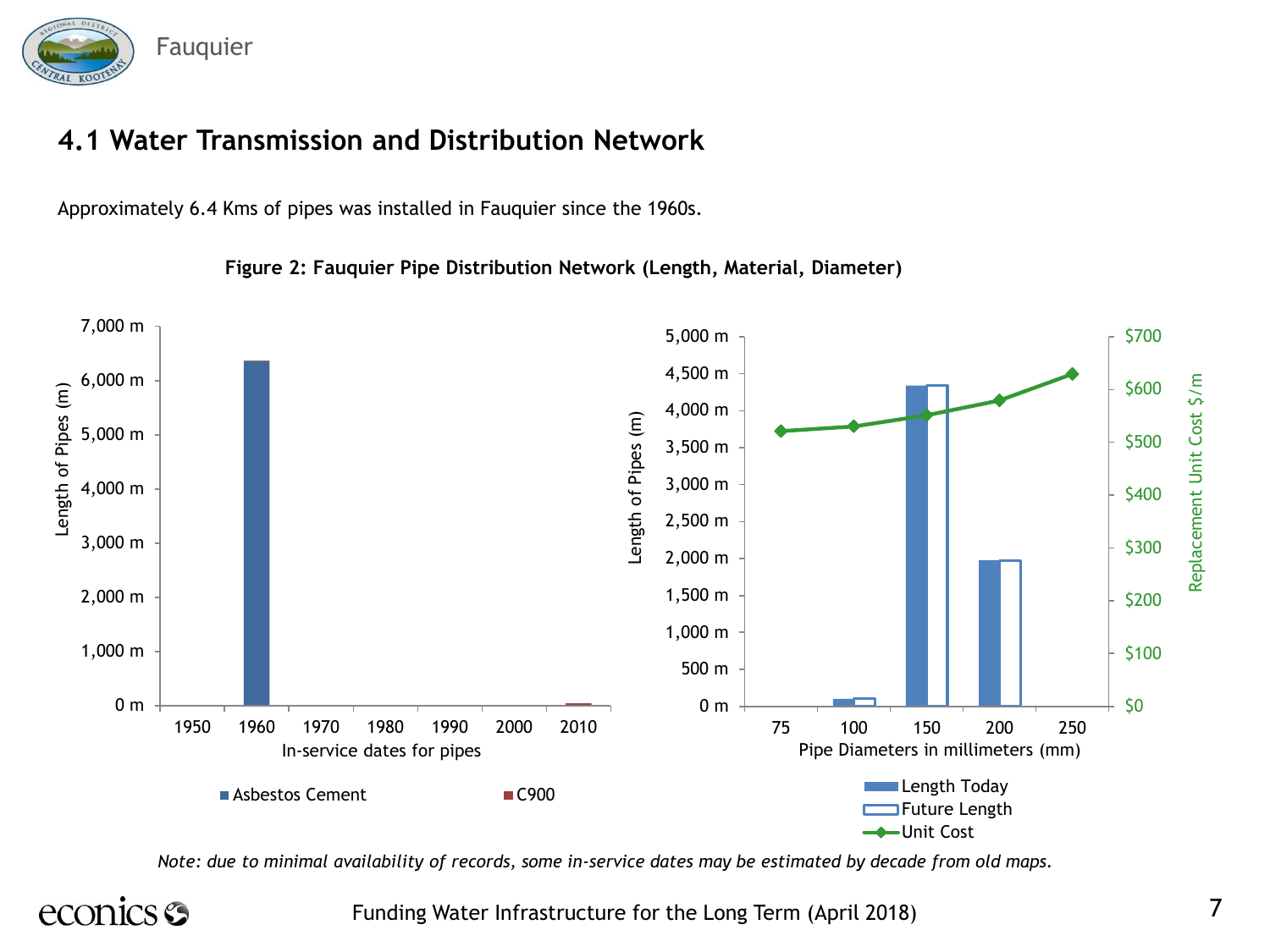

Each length of pipe was plotted on this risk matrix based on its probability and consequence of failure. These were determined by applying a risk and criticality scoring method based on specific data for each pipe including: critical land use affected, water pressure, available fire flows, stream proximity, break history, install quality, install depth and number of connections. Explanation for the application of this method is beyond the scope of this report.

The results shown below in Figure 3 provide a way for RDCK management to alter the expected replacement dates and prioritize work based on highest risk/ highest needs.



**Figure 3: Consequence and Probability of Failure for Distribution Network**

econics **S**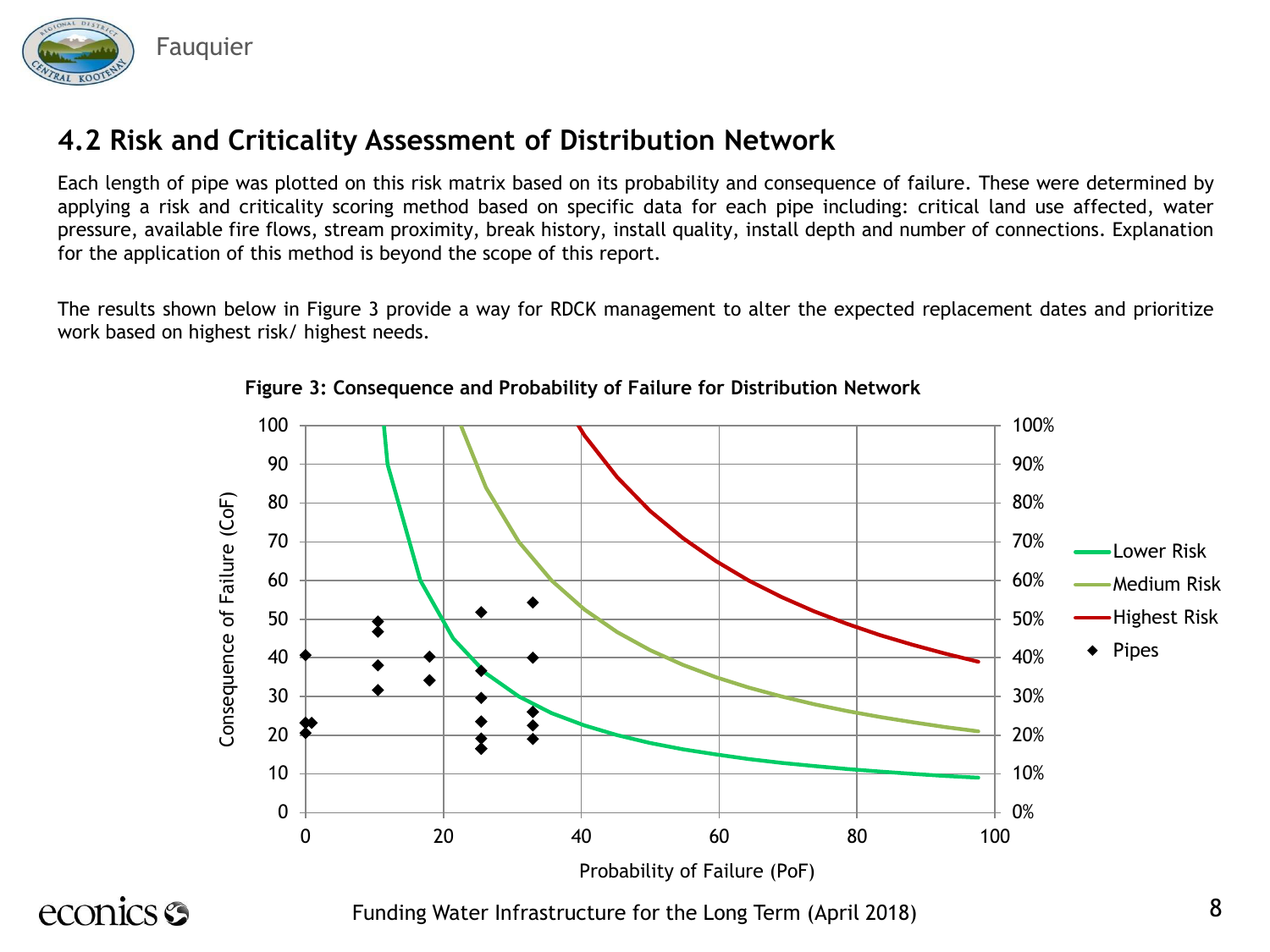

Depending on its position on the risk matrix in figure 3, each pipe's estimated service life will be modified. Low risk pipes (those with a low probability and/or low consequence of failure) will have their service life extended. High risk pipes will have their service life decreased and therefore become a higher priority. Figure 4 below summarizes the application of this service life modifier to the total length of pipes in the system.



#### **Figure 4: Pipe Remaining Service Life Modifications Resulting from Risk Factor**

# econics <del>S</del>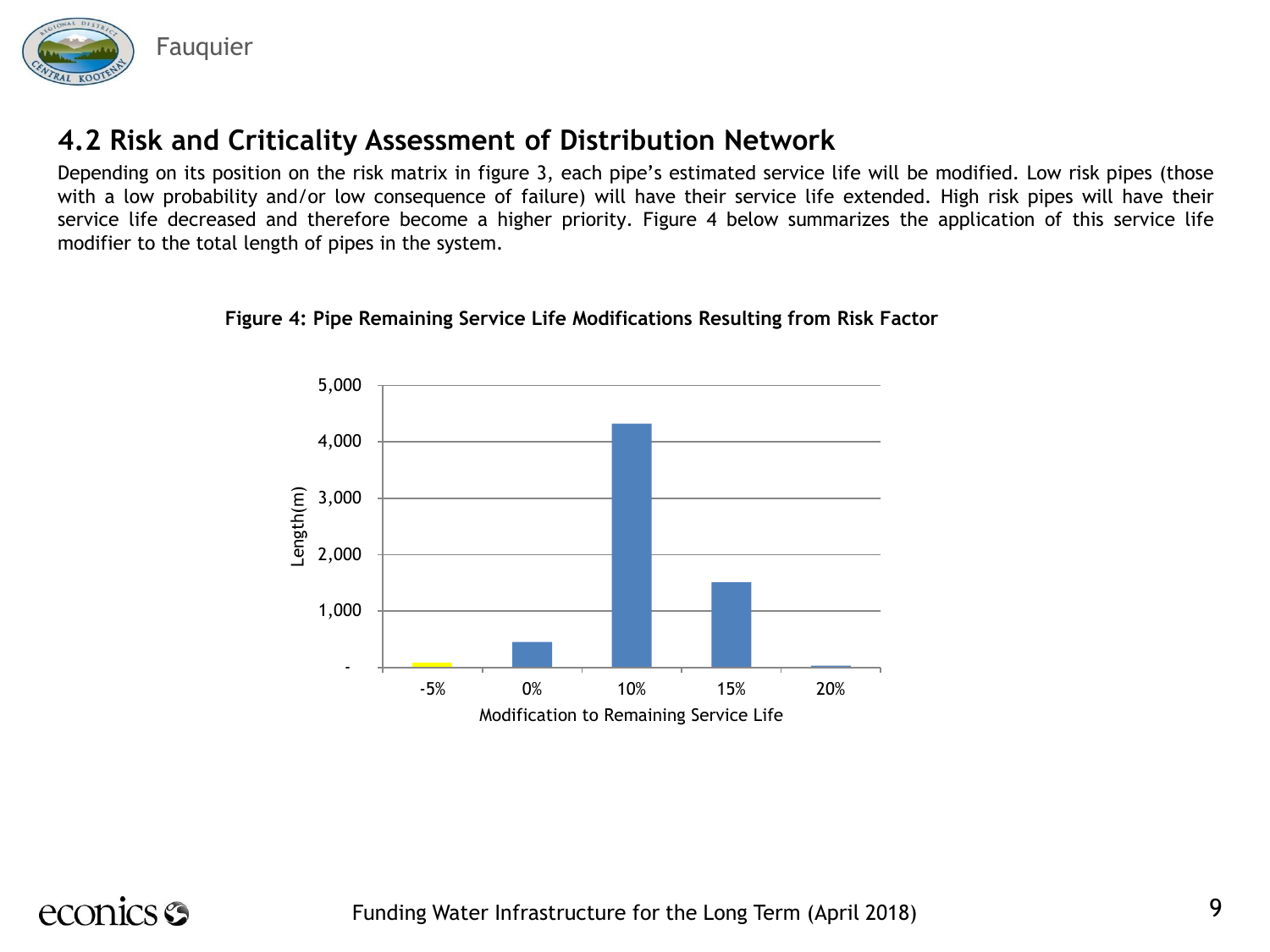

Table 2 below lists the pipes with the highest risk scores based on probability of failure (PoF) and consequence of failure (CoF).

| ltem ID     | <b>Description</b>                                           | Qty    | Type | <b>Diameter</b><br><b>Today</b> | In Service<br><b>Year</b> | PoF          | CoF | <b>RiskF</b> | <b>Base ESL</b> | <b>RBSL</b> | <b>Next</b><br>Replacemen<br>t Year | <b>Model Replacement</b><br>Value |
|-------------|--------------------------------------------------------------|--------|------|---------------------------------|---------------------------|--------------|-----|--------------|-----------------|-------------|-------------------------------------|-----------------------------------|
| <b>PN20</b> | golf course line                                             | 92.0   | AC   | 100                             | 1968                      | 33           | 54  | $-5%$        | 50              | 47.5        | 2016                                | 48,767.15                         |
| <b>PN18</b> | upper zone booster station discharge, upper res fill<br>line | 3.1    | AC   | 100                             | 1968                      | 26           | 52  | 0%           | 50              | 50          | 2018                                | 1,640.88                          |
| <b>PN07</b> |                                                              | 452.8  | AC   | 150                             | 1968                      | 33           | 40  | 0%           | 50              | 50          | 2018                                | 249,514.64                        |
| <b>PN17</b> |                                                              | 16.2   | AC   | 150                             | 1968                      | 11           | 38  | 10%          | 50              | 55          | 2023                                | 8,939.35                          |
| <b>PN02</b> | main line from main res to system                            | 179.6  | AC   | 200                             | 1968                      | 18           | 34  | 10%          | 50              | 55          | 2023                                | 103,961.49                        |
| <b>PN03</b> | if this line fails, everyone runs out of water.              | 447.1  | AC   | 200                             | 1968                      | 18           | 34  | 10%          | 50              | 55          | 2023                                | 258,860.74                        |
| <b>PN01</b> | Intake line-affects everyone                                 | 394.0  | AC   | 200                             | 1968                      | 11           | 32  | 10%          | 50              | 55          | 2023                                | 228,136.52                        |
| <b>PN21</b> | Upper zone booser station suction                            | 5.6    | AC   | 100                             | 1968                      | 18           | 40  | 10%          | 50              | 55          | 2023                                | 2,976.71                          |
| <b>PN16</b> | upper reservoir out/in line                                  | 350.6  | AC   | 200                             | 1968                      | 26           | 37  | 10%          | 50              | 55          | 2023                                | 203,022.27                        |
| <b>PN15</b> |                                                              | 996.7  | AC   | 150                             | 1968                      | 33           | 23  | 10%          | 50              | 55          | 2023                                | 549,174.92                        |
| <b>PN10</b> |                                                              | 48.5   | AC   | 150                             | 1968                      | 33           | 19  | 10%          | 50              | 55          | 2023                                | 26,704.20                         |
| <b>PN08</b> |                                                              | 1069.3 | AC   | 150                             | 1968                      | 33           | 26  | 10%          | 50              | 55          | 2023                                | 589,202.66                        |
| <b>PN12</b> |                                                              | 773.8  | AC   | 150                             | 1968                      | 33           | 26  | 10%          | 50              | 55          | 2023                                | 426,385.54                        |
| <b>PN25</b> | <b>Drain Pipe</b>                                            | 37.0   | AC   | 200                             | 1968                      | 11           | 49  | 10%          | 50              | 55          | 2023                                | 21,437.09                         |
| <b>PN24</b> | <b>Drain Line</b>                                            | 3.3    | AC   | 100                             | 1968                      | 11           | 47  | 10%          | 50              | 55          | 2023                                | 1,774.96                          |
| <b>PN06</b> |                                                              | 420.5  | AC   | 200                             | 1968                      | 26           | 30  | 15%          | 50              | 57.5        | 2026                                | 243,450.48                        |
| <b>PN04</b> | can be isolated - affects 20% of residents if it fails.      | 500.3  | AC   | 150                             | 1968                      | 26           | 24  | 15%          | 50              | 57.5        | 2026                                | 275,660.54                        |
| <b>PN11</b> |                                                              | 164.1  | AC   | 150                             | 1968                      | 26           | 17  | 15%          | 50              | 57.5        | 2026                                | 90,402.24                         |
| <b>PN13</b> |                                                              | 135.3  | AC   | 150                             | 1968                      | 26           | 17  | 15%          | 50              | 57.5        | 2026                                | 74,549.17                         |
| <b>PN19</b> |                                                              | 163.8  | AC   | 150                             | 1968                      | 26           | 17  | 15%          | 50              | 57.5        | 2026                                | 90,234.19                         |
| <b>PN05</b> |                                                              | 97.0   | AC   | 200                             | 1968                      | 26           | 19  | 15%          | 50              | 57.5        | 2026                                | 56,155.98                         |
| <b>PN14</b> |                                                              | 12.1   | AC   | 150                             | 1968                      | 26           | 24  | 15%          | 50              | 57.5        | 2026                                | 6,687.18                          |
| <b>PN27</b> |                                                              | 19.3   | AC   | 200                             | 2015                      | $\mathbf{0}$ | 41  | 15%          | 50              | 57.5        | 2073                                | 11,174.70                         |
| <b>PN26</b> |                                                              | 6.4    | C900 | 200                             | 1968                      |              | 23  | 20%          | 80              | 96          | 2064                                | 3,705.60                          |
| <b>PN28</b> |                                                              | 21.7   | C900 | 200                             | 2015                      | $\mathbf{0}$ | 23  | 20%          | 80              | 96          | 2111                                | 12,564.30                         |
| <b>PN29</b> |                                                              | 3.4    | C900 | 200                             | 2015                      | $\Omega$     | 23  | 20%          | 80              | 96          | 2111                                | 1,968.60                          |
| <b>PN30</b> |                                                              | 4.5    | C900 | 150                             | 2015                      | $\Omega$     | 21  | 20%          | 80              | 96          | 2111                                | 2,479.50                          |

#### **Table 2: Pipes Sorted by Highest Risk Factors**

econics <del>o</del>

Funding Water Infrastructure for the Long Term (April 2018)

**Total 6418 3,589,532**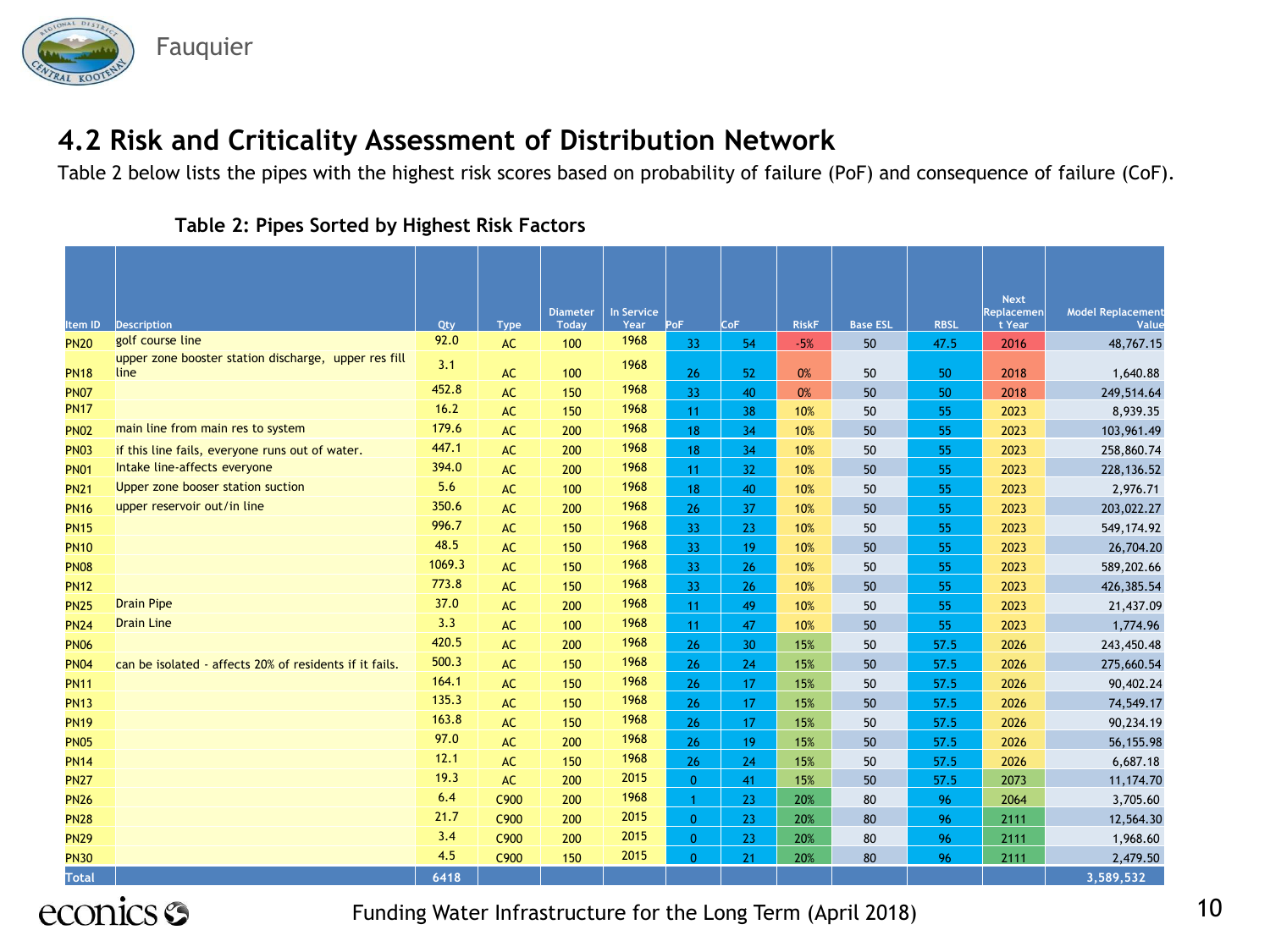

Table 3 below lists the pipes with the highest probability of failure (PoF).

|              |                                                              |        |               | <b>Diameter</b> | In Service |              |            |              |                 |             | <b>Next</b><br>Replacemen | <b>Model Replacement</b> |
|--------------|--------------------------------------------------------------|--------|---------------|-----------------|------------|--------------|------------|--------------|-----------------|-------------|---------------------------|--------------------------|
| Item ID      | <b>Description</b>                                           | Qty    | Type          | <b>Todav</b>    | Year       | PoF          | <b>CoF</b> | <b>RiskF</b> | <b>Base ESL</b> | <b>RBSL</b> | t Year                    | Value                    |
| <b>PN20</b>  | golf course line                                             | 92.0   | AC            | 100             | 1968       | 33           | 54         | $-5%$        | 50              | 47.5        | 2016                      | 48,767.15                |
| <b>PN07</b>  |                                                              | 452.8  | AC            | 150             | 1968       | 33           | 40         | 0%           | 50              | 50          | 2018                      | 249,514.64               |
| <b>PN15</b>  |                                                              | 996.7  | AC            | 150             | 1968       | 33           | 23         | 10%          | 50              | 55          | 2023                      | 549,174.92               |
| <b>PN10</b>  |                                                              | 48.5   | AC            | 150             | 1968       | 33           | 19         | 10%          | 50              | 55          | 2023                      | 26,704.20                |
| <b>PN08</b>  |                                                              | 1069.3 | AC            | 150             | 1968       | 33           | 26         | 10%          | 50              | 55          | 2023                      | 589,202.66               |
| <b>PN12</b>  |                                                              | 773.8  | AC            | 150             | 1968       | 33           | 26         | 10%          | 50              | 55          | 2023                      | 426,385.54               |
| <b>PN18</b>  | upper zone booster station discharge, upper res fill<br>line | 3.1    | $\mathsf{AC}$ | 100             | 1968       | 26           | 52         | 0%           | 50              | 50          | 2018                      | 1,640.88                 |
| <b>PN16</b>  | upper reservoir out/in line                                  | 350.6  | AC            | 200             | 1968       | 26           | 37         | 10%          | 50              | 55          | 2023                      | 203,022.27               |
| <b>PN06</b>  |                                                              | 420.5  | AC            | 200             | 1968       | 26           | 30         | 15%          | 50              | 57.5        | 2026                      | 243,450.48               |
| <b>PN04</b>  | can be isolated - affects 20% of residents if it fails.      | 500.3  | AC            | 150             | 1968       | 26           | 24         | 15%          | 50              | 57.5        | 2026                      | 275,660.54               |
| <b>PN11</b>  |                                                              | 164.1  | $AC$          | 150             | 1968       | 26           | 17         | 15%          | 50              | 57.5        | 2026                      | 90,402.24                |
| <b>PN13</b>  |                                                              | 135.3  | $\mathsf{AC}$ | 150             | 1968       | 26           | 17         | 15%          | 50              | 57.5        | 2026                      | 74,549.17                |
| <b>PN19</b>  |                                                              | 163.8  | $\mathsf{AC}$ | 150             | 1968       | 26           | 17         | 15%          | 50              | 57.5        | 2026                      | 90,234.19                |
| <b>PN05</b>  |                                                              | 97.0   | AC            | 200             | 1968       | 26           | 19         | 15%          | 50              | 57.5        | 2026                      | 56,155.98                |
| <b>PN14</b>  |                                                              | 12.1   | AC            | 150             | 1968       | 26           | 24         | 15%          | 50              | 57.5        | 2026                      | 6,687.18                 |
| <b>PN02</b>  | main line from main res to system                            | 179.6  | AC            | 200             | 1968       | 18           | 34         | 10%          | 50              | 55          | 2023                      | 103,961.49               |
| <b>PN03</b>  | if this line fails, everyone runs out of water.              | 447.1  | $\mathsf{AC}$ | 200             | 1968       | 18           | 34         | 10%          | 50              | 55          | 2023                      | 258,860.74               |
| <b>PN21</b>  | Upper zone booser station suction                            | 5.6    | AC            | 100             | 1968       | 18           | 40         | 10%          | 50              | 55          | 2023                      | 2,976.71                 |
| <b>PN17</b>  |                                                              | 16.2   | $\mathsf{AC}$ | 150             | 1968       | 11           | 38         | 10%          | 50              | 55          | 2023                      | 8,939.35                 |
| <b>PN01</b>  | Intake line-affects everyone                                 | 394.0  | AC            | 200             | 1968       | 11           | 32         | 10%          | 50              | 55          | 2023                      | 228, 136.52              |
| <b>PN25</b>  | <b>Drain Pipe</b>                                            | 37.0   | AC            | 200             | 1968       | 11           | 49         | 10%          | 50              | 55          | 2023                      | 21,437.09                |
| <b>PN24</b>  | <b>Drain Line</b>                                            | 3.3    | AC            | 100             | 1968       | 11           | 47         | 10%          | 50              | 55          | 2023                      | 1,774.96                 |
| <b>PN26</b>  |                                                              | 6.4    | C900          | 200             | 1968       | 1            | 23         | 20%          | 80              | 96          | 2064                      | 3,705.60                 |
| <b>PN27</b>  |                                                              | 19.3   | AC            | 200             | 2015       | $\mathbf{0}$ | 41         | 15%          | 50              | 57.5        | 2073                      | 11,174.70                |
| <b>PN28</b>  |                                                              | 21.7   | C900          | 200             | 2015       | $\mathbf{0}$ | 23         | 20%          | 80              | 96          | 2111                      | 12,564.30                |
| <b>PN29</b>  |                                                              | 3.4    | C900          | 200             | 2015       | $\mathbf{0}$ | 23         | 20%          | 80              | 96          | 2111                      | 1,968.60                 |
| <b>PN30</b>  |                                                              | 4.5    | C900          | 150             | 2015       | $\mathbf{0}$ | 21         | 20%          | 80              | 96          | 2111                      | 2,479.50                 |
| <b>Total</b> |                                                              | 6418   |               |                 |            |              |            |              |                 |             |                           | 3,589,532                |

#### **Table 3: Pipes Sorted by Highest Probability of Failure**

# econics <del>o</del>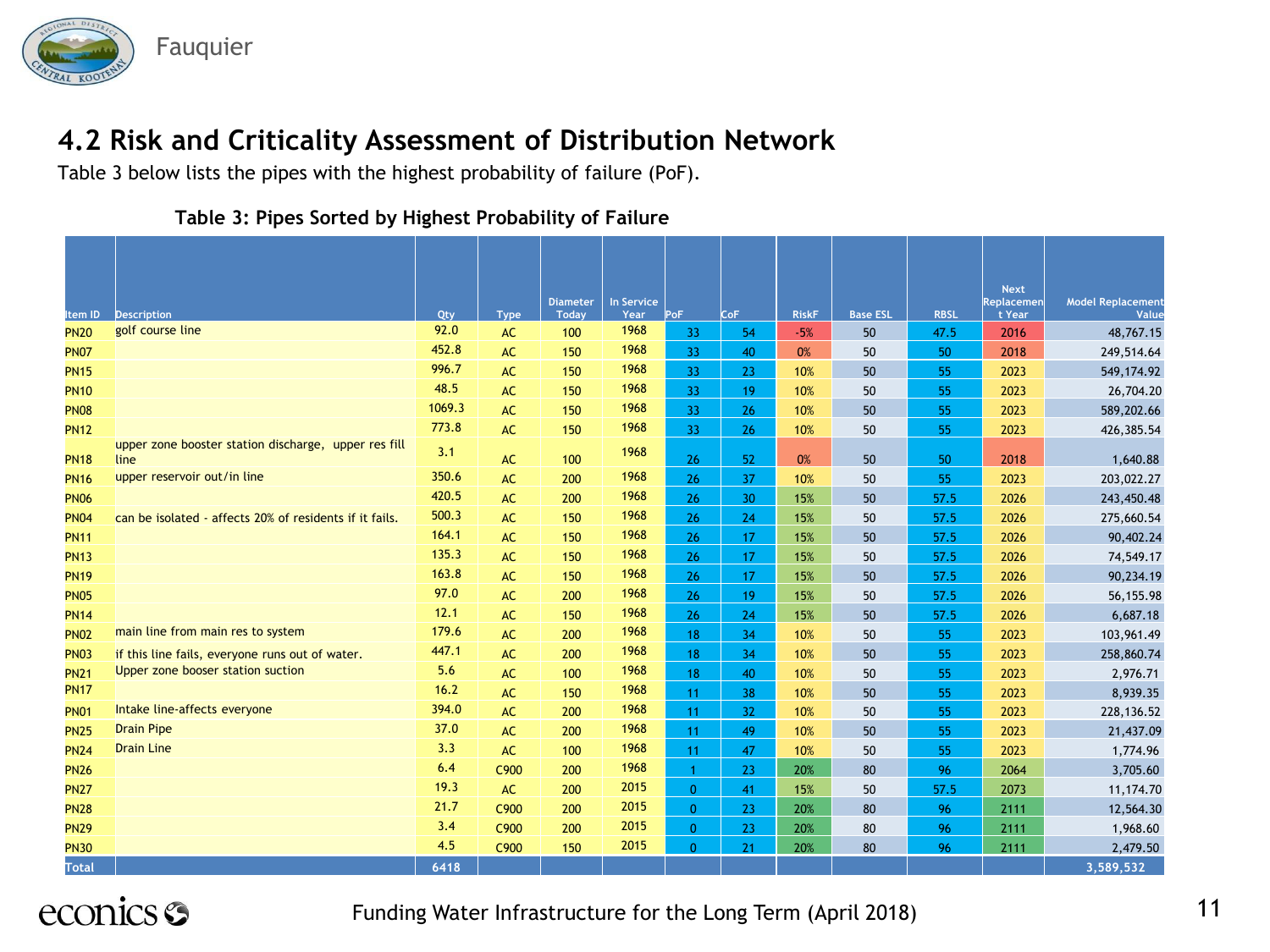

Table 4 below lists the pipes with the highest consequence of failure (CoF).

#### **Table 4: Pipes Sorted by Highest Consequence of Failure**

|                        |                                                              |             |                   | <b>Diameter</b>     | In Service   | PoF                  | CoF | <b>RiskF</b> |                       | <b>RBSL</b> | <b>Next</b><br>Replacemen | <b>Model Replacement</b> |
|------------------------|--------------------------------------------------------------|-------------|-------------------|---------------------|--------------|----------------------|-----|--------------|-----------------------|-------------|---------------------------|--------------------------|
| Item ID<br><b>PN20</b> | <b>Description</b><br>golf course line                       | Qty<br>92.0 | <b>Type</b><br>AC | <b>Todav</b><br>100 | Year<br>1968 | 33                   | 54  | $-5%$        | <b>Base ESL</b><br>50 | 47.5        | t Year<br>2016            | Value<br>48,767.15       |
| <b>PN18</b>            | upper zone booster station discharge, upper res fill<br>line | 3.1         | AC                | 100                 | 1968         | 26                   | 52  | 0%           | 50                    | 50          | 2018                      | 1,640.88                 |
| <b>PN25</b>            | <b>Drain Pipe</b>                                            | 37.0        | AC                | 200                 | 1968         | 11                   | 49  | 10%          | 50                    | 55          | 2023                      | 21,437.09                |
| <b>PN24</b>            | <b>Drain Line</b>                                            | 3.3         | AC                | 100                 | 1968         | 11                   | 47  | 10%          | 50                    | 55          | 2023                      | 1,774.96                 |
| <b>PN27</b>            |                                                              | 19.3        | AC                | 200                 | 2015         | $\mathbf{0}$         | 41  | 15%          | 50                    | 57.5        | 2073                      | 11,174.70                |
| <b>PN21</b>            | Upper zone booser station suction                            | 5.6         | $\mathsf{AC}$     | 100                 | 1968         | 18                   | 40  | 10%          | 50                    | 55          | 2023                      | 2,976.71                 |
| <b>PN07</b>            |                                                              | 452.8       | AC                | 150                 | 1968         | 33                   | 40  | 0%           | 50                    | 50          | 2018                      | 249,514.64               |
| <b>PN17</b>            |                                                              | 16.2        | AC                | 150                 | 1968         | 11                   | 38  | 10%          | 50                    | 55          | 2023                      | 8,939.35                 |
| <b>PN16</b>            | upper reservoir out/in line                                  | 350.6       | AC                | 200                 | 1968         | 26                   | 37  | 10%          | 50                    | 55          | 2023                      | 203,022.27               |
| <b>PN02</b>            | main line from main res to system                            | 179.6       | AC                | 200                 | 1968         | 18                   | 34  | 10%          | 50                    | 55          | 2023                      | 103,961.49               |
| <b>PN03</b>            | if this line fails, everyone runs out of water.              | 447.1       | AC                | 200                 | 1968         | 18                   | 34  | 10%          | 50                    | 55          | 2023                      | 258,860.74               |
| <b>PN01</b>            | Intake line-affects everyone                                 | 394.0       | AC                | 200                 | 1968         | 11                   | 32  | 10%          | 50                    | 55          | 2023                      | 228, 136.52              |
| <b>PN06</b>            |                                                              | 420.5       | $\mathsf{AC}$     | 200                 | 1968         | 26                   | 30  | 15%          | 50                    | 57.5        | 2026                      | 243,450.48               |
| <b>PN08</b>            |                                                              | 1069.3      | $\mathsf{AC}$     | 150                 | 1968         | 33                   | 26  | 10%          | 50                    | 55          | 2023                      | 589,202.66               |
| <b>PN12</b>            |                                                              | 773.8       | $\mathsf{AC}$     | 150                 | 1968         | 33                   | 26  | 10%          | 50                    | 55          | 2023                      | 426,385.54               |
| <b>PN04</b>            | can be isolated - affects 20% of residents if it fails.      | 500.3       | AC                | 150                 | 1968         | 26                   | 24  | 15%          | 50                    | 57.5        | 2026                      | 275,660.54               |
| <b>PN14</b>            |                                                              | 12.1        | AC                | 150                 | 1968         | 26                   | 24  | 15%          | 50                    | 57.5        | 2026                      | 6,687.18                 |
| <b>PN26</b>            |                                                              | 6.4         | C900              | 200                 | 1968         | $\blacktriangleleft$ | 23  | 20%          | 80                    | 96          | 2064                      | 3,705.60                 |
| <b>PN28</b>            |                                                              | 21.7        | C900              | 200                 | 2015         | $\mathbf{0}$         | 23  | 20%          | 80                    | 96          | 2111                      | 12,564.30                |
| <b>PN29</b>            |                                                              | 3.4         | C900              | 200                 | 2015         | $\mathbf{0}$         | 23  | 20%          | 80                    | 96          | 2111                      | 1,968.60                 |
| <b>PN15</b>            |                                                              | 996.7       | AC                | 150                 | 1968         | 33                   | 23  | 10%          | 50                    | 55          | 2023                      | 549,174.92               |
| <b>PN30</b>            |                                                              | 4.5         | C900              | 150                 | 2015         | $\mathbf{0}$         | 21  | 20%          | 80                    | 96          | 2111                      | 2,479.50                 |
| <b>PN05</b>            |                                                              | 97.0        | AC                | 200                 | 1968         | 26                   | 19  | 15%          | 50                    | 57.5        | 2026                      | 56,155.98                |
| <b>PN10</b>            |                                                              | 48.5        | AC                | 150                 | 1968         | 33                   | 19  | 10%          | 50                    | 55          | 2023                      | 26,704.20                |
| <b>PN11</b>            |                                                              | 164.1       | AC                | 150                 | 1968         | 26                   | 17  | 15%          | 50                    | 57.5        | 2026                      | 90,402.24                |
| <b>PN13</b>            |                                                              | 135.3       | $\mathsf{AC}$     | 150                 | 1968         | 26                   | 17  | 15%          | 50                    | 57.5        | 2026                      | 74,549.17                |
| <b>PN19</b>            |                                                              | 163.8       | AC                | 150                 | 1968         | 26                   | 17  | 15%          | 50                    | 57.5        | 2026                      | 90,234.19                |
| <b>Total</b>           |                                                              | 6418        |                   |                     |              |                      |     |              |                       |             |                           | 3,589,532                |

econics <del>S</del>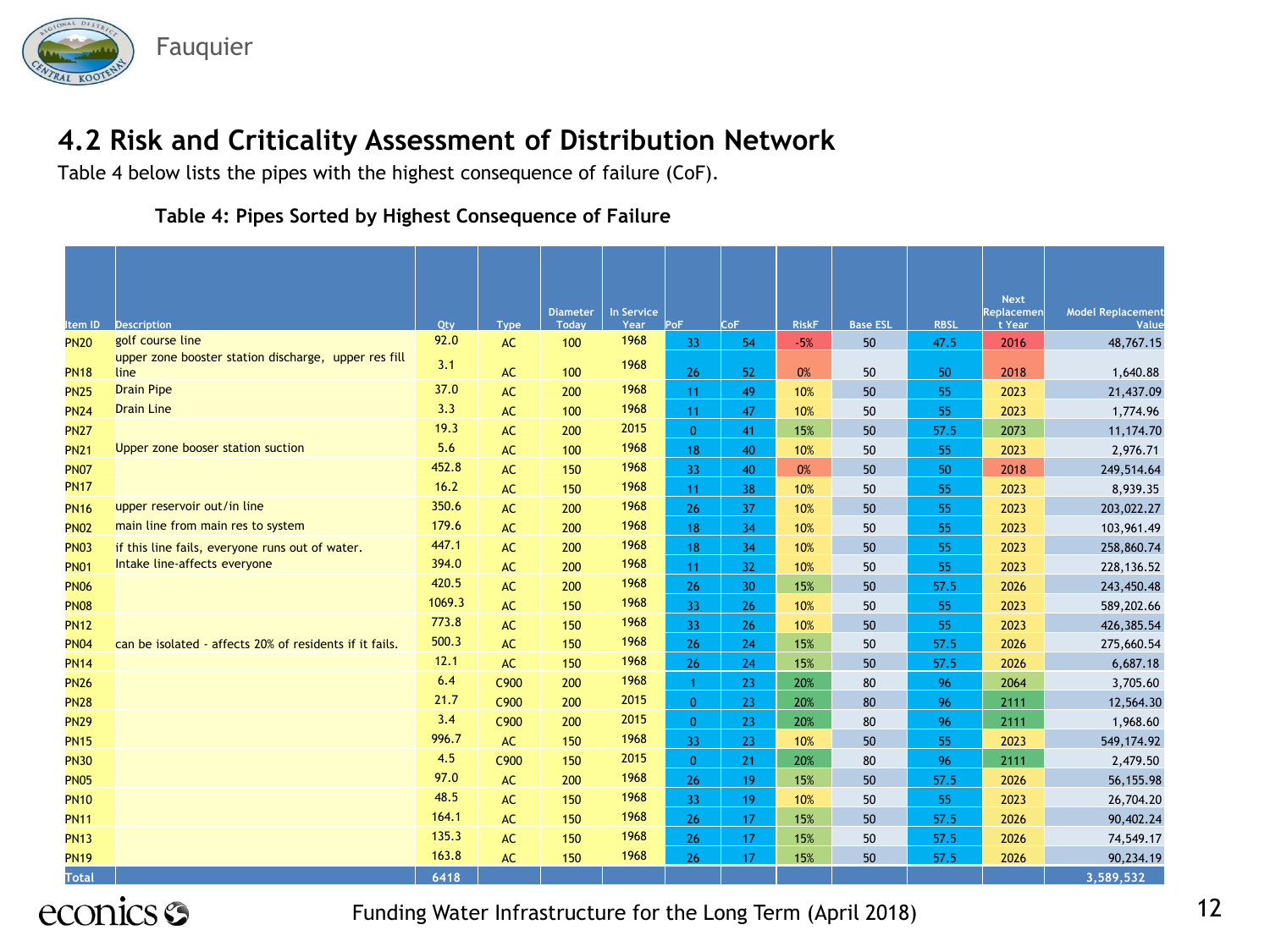

Table 5 below lists the pipes in order of soonest planned for replacement.

#### **Table 5: Pipes Sorted by Next Pipes Due for Replacement**

|              |                                                              |        |             | <b>Diameter</b> | In Service |                 |     |              |                 |             | <b>Next</b><br><b>Replacemen</b> | <b>Model Replacement</b> |
|--------------|--------------------------------------------------------------|--------|-------------|-----------------|------------|-----------------|-----|--------------|-----------------|-------------|----------------------------------|--------------------------|
| Item ID      | <b>Description</b>                                           | Qty    | <b>Type</b> | <b>Todav</b>    | Year       | <b>PoF</b>      | CoF | <b>RiskF</b> | <b>Base ESL</b> | <b>RBSL</b> | t Year                           | Value                    |
| <b>PN20</b>  | golf course line                                             | 92.0   | AC          | 100             | 1968       | 33              | 54  | $-5%$        | 50              | 47.5        | 2016                             | 48,767.15                |
| <b>PN18</b>  | upper zone booster station discharge, upper res fill<br>line | 3.1    | AC          | 100             | 1968       | 26              | 52  | 0%           | 50              | 50          | 2018                             | 1,640.88                 |
| <b>PN07</b>  |                                                              | 452.8  | AC          | 150             | 1968       | 33              | 40  | 0%           | 50              | 50          | 2018                             | 249,514.64               |
| <b>PN25</b>  | <b>Drain Pipe</b>                                            | 37.0   | AC          | 200             | 1968       | 11              | 49  | 10%          | 50              | 55          | 2023                             | 21,437.09                |
| <b>PN24</b>  | <b>Drain Line</b>                                            | 3.3    | AC          | 100             | 1968       | 11 <sub>1</sub> | 47  | 10%          | 50              | 55          | 2023                             | 1,774.96                 |
| <b>PN21</b>  | Upper zone booser station suction                            | 5.6    | AC          | 100             | 1968       | 18              | 40  | 10%          | 50              | 55          | 2023                             | 2,976.71                 |
| <b>PN17</b>  |                                                              | 16.2   | AC          | 150             | 1968       | 11 <sub>1</sub> | 38  | 10%          | 50              | 55          | 2023                             | 8,939.35                 |
| <b>PN16</b>  | upper reservoir out/in line                                  | 350.6  | AC          | 200             | 1968       | 26              | 37  | 10%          | 50              | 55          | 2023                             | 203,022.27               |
| <b>PN02</b>  | main line from main res to system                            | 179.6  | AC          | 200             | 1968       | 18              | 34  | 10%          | 50              | 55          | 2023                             | 103,961.49               |
| <b>PN03</b>  | if this line fails, everyone runs out of water.              | 447.1  | AC          | 200             | 1968       | 18              | 34  | 10%          | 50              | 55          | 2023                             | 258,860.74               |
| <b>PN01</b>  | Intake line-affects everyone                                 | 394.0  | AC          | 200             | 1968       | 11 <sub>1</sub> | 32  | 10%          | 50              | 55          | 2023                             | 228,136.52               |
| <b>PN08</b>  |                                                              | 1069.3 | AC          | 150             | 1968       | 33              | 26  | 10%          | 50              | 55          | 2023                             | 589,202.66               |
| <b>PN12</b>  |                                                              | 773.8  | AC          | 150             | 1968       | 33              | 26  | 10%          | 50              | 55          | 2023                             | 426,385.54               |
| <b>PN15</b>  |                                                              | 996.7  | AC          | 150             | 1968       | 33              | 23  | 10%          | 50              | 55          | 2023                             | 549,174.92               |
| <b>PN10</b>  |                                                              | 48.5   | AC          | 150             | 1968       | 33              | 19  | 10%          | 50              | 55          | 2023                             | 26,704.20                |
| <b>PN06</b>  |                                                              | 420.5  | AC          | 200             | 1968       | 26              | 30  | 15%          | 50              | 57.5        | 2026                             | 243,450.48               |
| <b>PN04</b>  | can be isolated - affects 20% of residents if it fails.      | 500.3  | AC          | 150             | 1968       | 26              | 24  | 15%          | 50              | 57.5        | 2026                             | 275,660.54               |
| <b>PN14</b>  |                                                              | 12.1   | AC          | 150             | 1968       | 26              | 24  | 15%          | 50              | 57.5        | 2026                             | 6,687.18                 |
| <b>PN05</b>  |                                                              | 97.0   | AC          | 200             | 1968       | 26              | 19  | 15%          | 50              | 57.5        | 2026                             | 56,155.98                |
| <b>PN11</b>  |                                                              | 164.1  | AC          | 150             | 1968       | 26              | 17  | 15%          | 50              | 57.5        | 2026                             | 90,402.24                |
| <b>PN13</b>  |                                                              | 135.3  | AC          | 150             | 1968       | 26              | 17  | 15%          | 50              | 57.5        | 2026                             | 74,549.17                |
| <b>PN19</b>  |                                                              | 163.8  | AC          | 150             | 1968       | 26              | 17  | 15%          | 50              | 57.5        | 2026                             | 90,234.19                |
| <b>PN26</b>  |                                                              | 6.4    | C900        | 200             | 1968       | 1               | 23  | 20%          | 80              | 96          | 2064                             | 3,705.60                 |
| <b>PN27</b>  |                                                              | 19.3   | AC          | 200             | 2015       | $\mathbf{0}$    | 41  | 15%          | 50              | 57.5        | 2073                             | 11,174.70                |
| <b>PN28</b>  |                                                              | 21.7   | C900        | 200             | 2015       | $\overline{0}$  | 23  | 20%          | 80              | 96          | 2111                             | 12,564.30                |
| <b>PN29</b>  |                                                              | 3.4    | C900        | 200             | 2015       | $\mathbf{0}$    | 23  | 20%          | 80              | 96          | 2111                             | 1,968.60                 |
| <b>PN30</b>  |                                                              | 4.5    | C900        | 150             | 2015       | $\Omega$        | 21  | 20%          | 80              | 96          | 2111                             | 2,479.50                 |
| <b>Total</b> |                                                              | 6418   |             |                 |            |                 |     |              |                 |             |                                  | 3,589,532                |

# econics <del>S</del>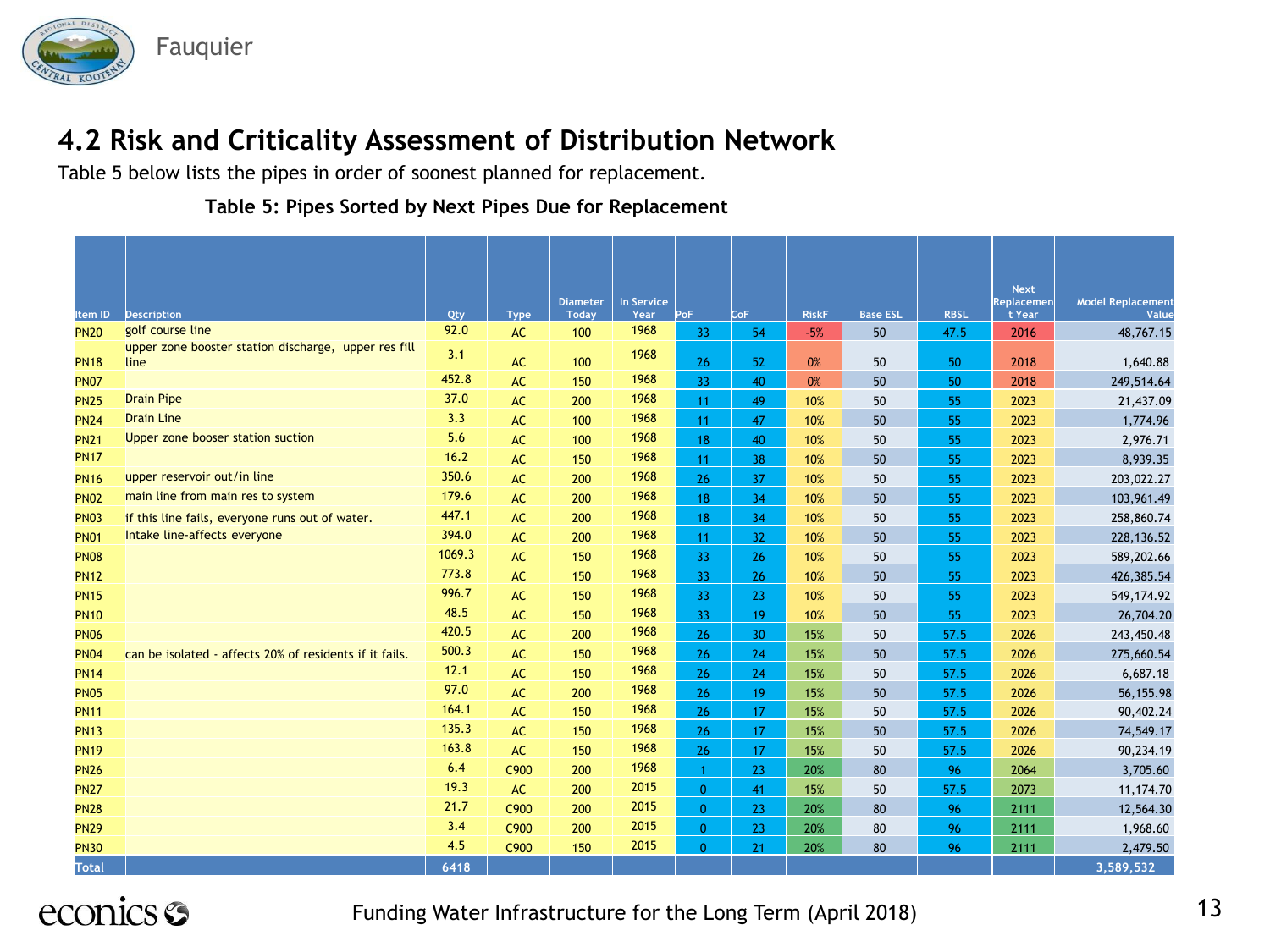

## **5.0 Annual Cost of Sustainable Ownership (ACSO)**

Because things wear out over time and with constant use, including water infrastructure, it makes sense that eventually they will need to be replaced. Replacing infrastructure is often very expensive so it is typically desirable to put funds aside during the life of the infrastructure so that funds are available when needed. So a question that infrastructurebased organizations should ask is: *how much should be contributed annually to keep up with the asset wear*?

This question can be answered in different ways. Some look to the financial statements to find the annual asset depreciation amount. Although conveniently available in any financial statement, this figure likely does not accurately answer the question. Asset depreciation is useful for determining the net value of assets on the books. Because depreciation is based on historic cost, it doesn't reflect present day costs and therefore under represents actual wear and tear.



Assets wear out over time and eventually need to be replaced.

Another approach in determining *annual asset wear* is to determine the present day replacement value of the assets and take a percentage, say 1% or 2% of that value. Establishing 1% as the average annual wear and tear cost implies that the entire asset base is replaced, on average, every 100 years (every 50 years at 2%). This is easy to calculate if you have present day valuations for the assets. However this method makes a broad assumption about estimated service life (ESL) of assets. In fact, different asset types have different ESLs.

In a more refined approach, instead of aggregating ESL, an asset replacement schedule is developed itemizing each asset along with their specific ESLs. In this way, the replacement time frames for each asset can be accounted for separately. This approach enables a risk-based approach to determining replacement time frames. For example, assets of the same class that are in good condition may have delayed replacement despite reaching their ESL.

See Appendix A for a more detailed discussion on Annual Cost of Sustainable Ownership.

# econics **S**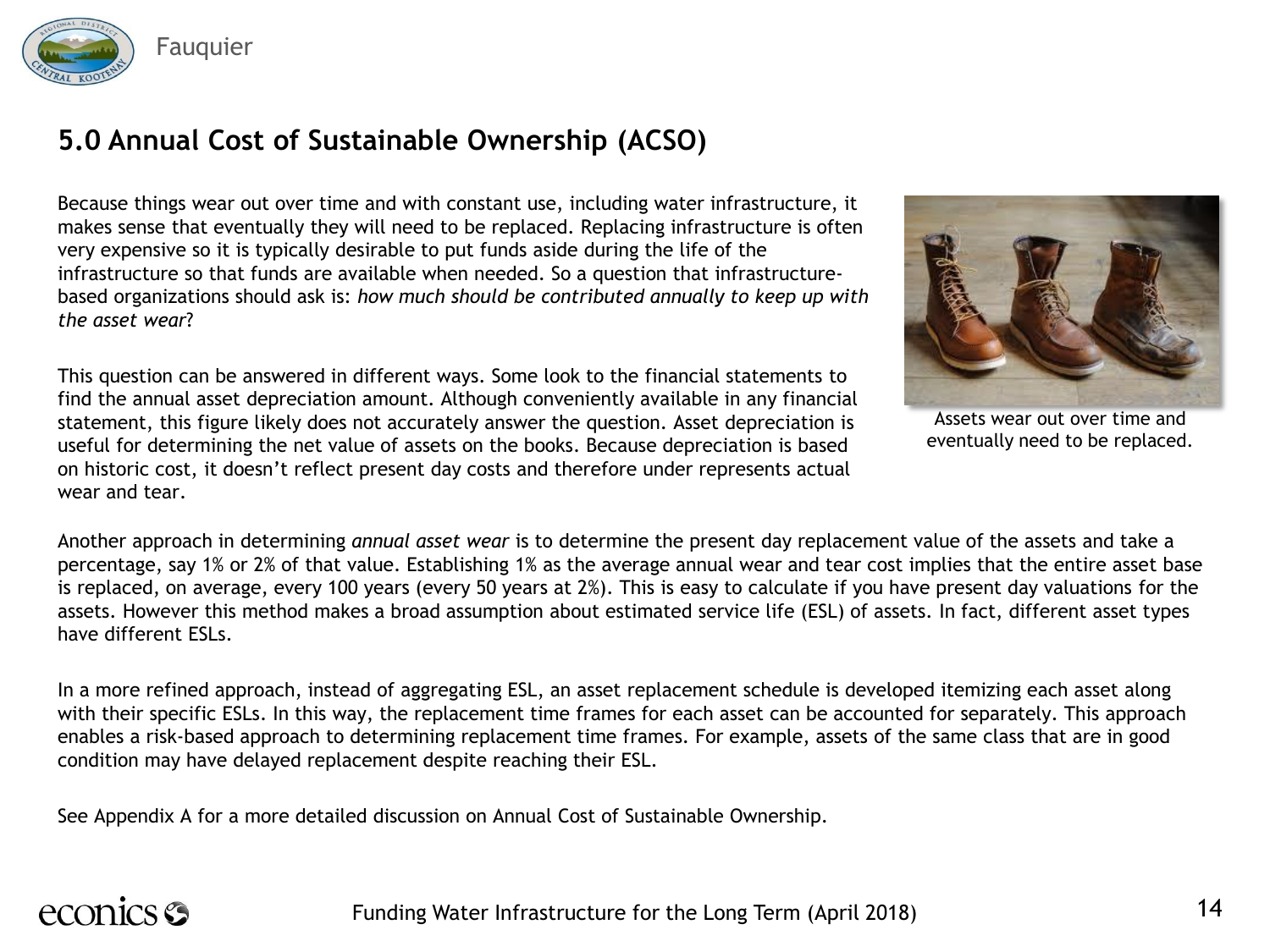

## **5.0 Annual Cost of Sustainable Ownership (continued)**

Recall the annual asset depreciation which was discussed earlier in section 3.0. This figure is an indication of annual wear and tear but is based on historic cost and does not reflect replacement cost in present day terms.



Another approach to determine annual cost of sustainable ownership is to use a figure between 1% and 2% of the total system replacement value. This implies the aggregate estimated service life of the system is between 50 and 100 years.

|                                                                      | 1% of estimated replacement value | \$64,965  |
|----------------------------------------------------------------------|-----------------------------------|-----------|
| Calculation based on percentage of<br>present day replacement value. |                                   |           |
|                                                                      | 2% of estimated replacement value | \$129,930 |

To get a more refined figure, instead of taking an aggregate approach, an asset replacement schedule is developed and each asset's estimated service life is taken into account separately. See Appendix A for a more detailed discussion on Annual Cost of Sustainable Ownership.

| Calculation based on Asset<br>Replacement Schedule | 25 year replacement cost (\$today, no infl.)          | \$169,586 |
|----------------------------------------------------|-------------------------------------------------------|-----------|
|                                                    | 100 year average replacement cost (\$today, no infl.) | \$127,105 |

# econics **es**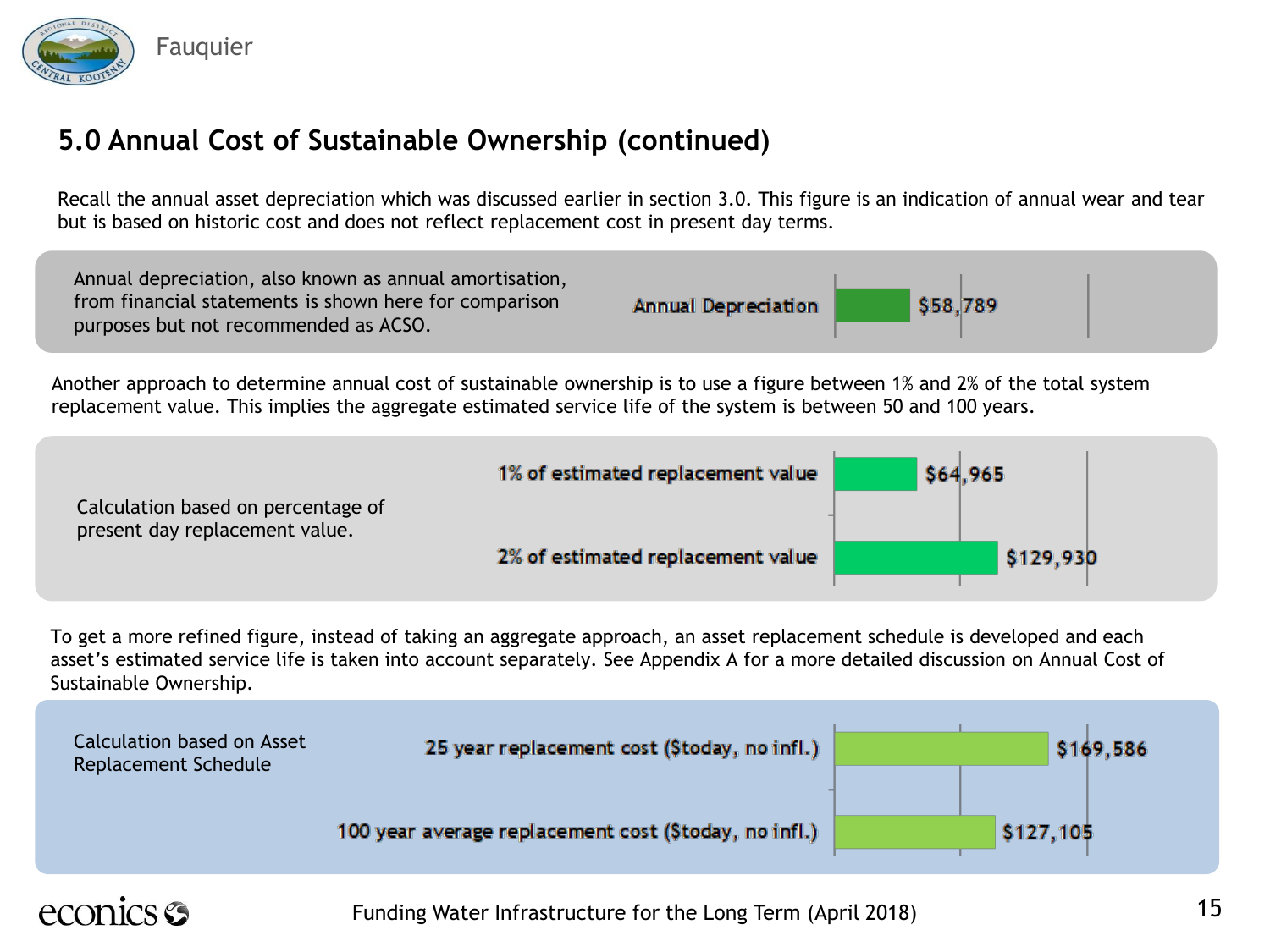

# **5.0 Annual Cost of Sustainable Ownership (continued)**

## **5.1 Asset Replacement Schedule**

This chart summarizes the Asset Replacement Schedule (ARS) 25 year period projection of asset replacement. The average cost over the 25 year period, also termed the Annual Cost of Sustainable Ownership (ACSO) is shown by the dash line.



**Figure 5: Fauquier 25 Year Asset Replacement Schedule**

econics **S** 

Figures are in 2017\$ and not adjusted for inflation.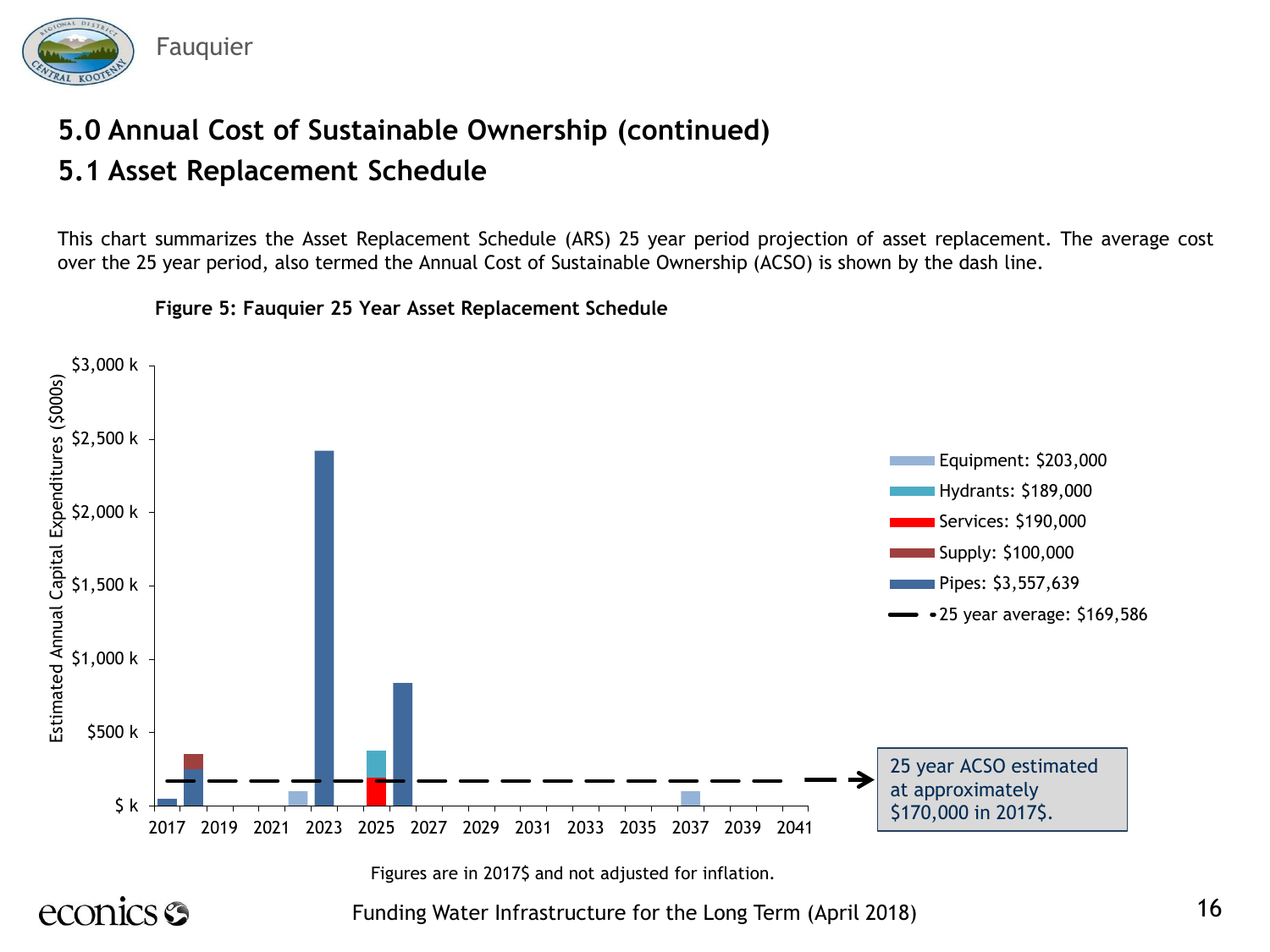

## **5.0 Annual Cost of Sustainable Ownership (continued) 5.1 Asset Replacement Schedule (continued)**

This chart summarizes the Asset Replacement Schedule (ARS) 100 year period projection of asset replacement. The average cost over the 100 year period, also termed the Annual Cost of Sustainable Ownership (ACSO) is shown by the dash line.



**Figure 6: Fauquier 100 Year Asset Replacement Schedule**

# econics **S**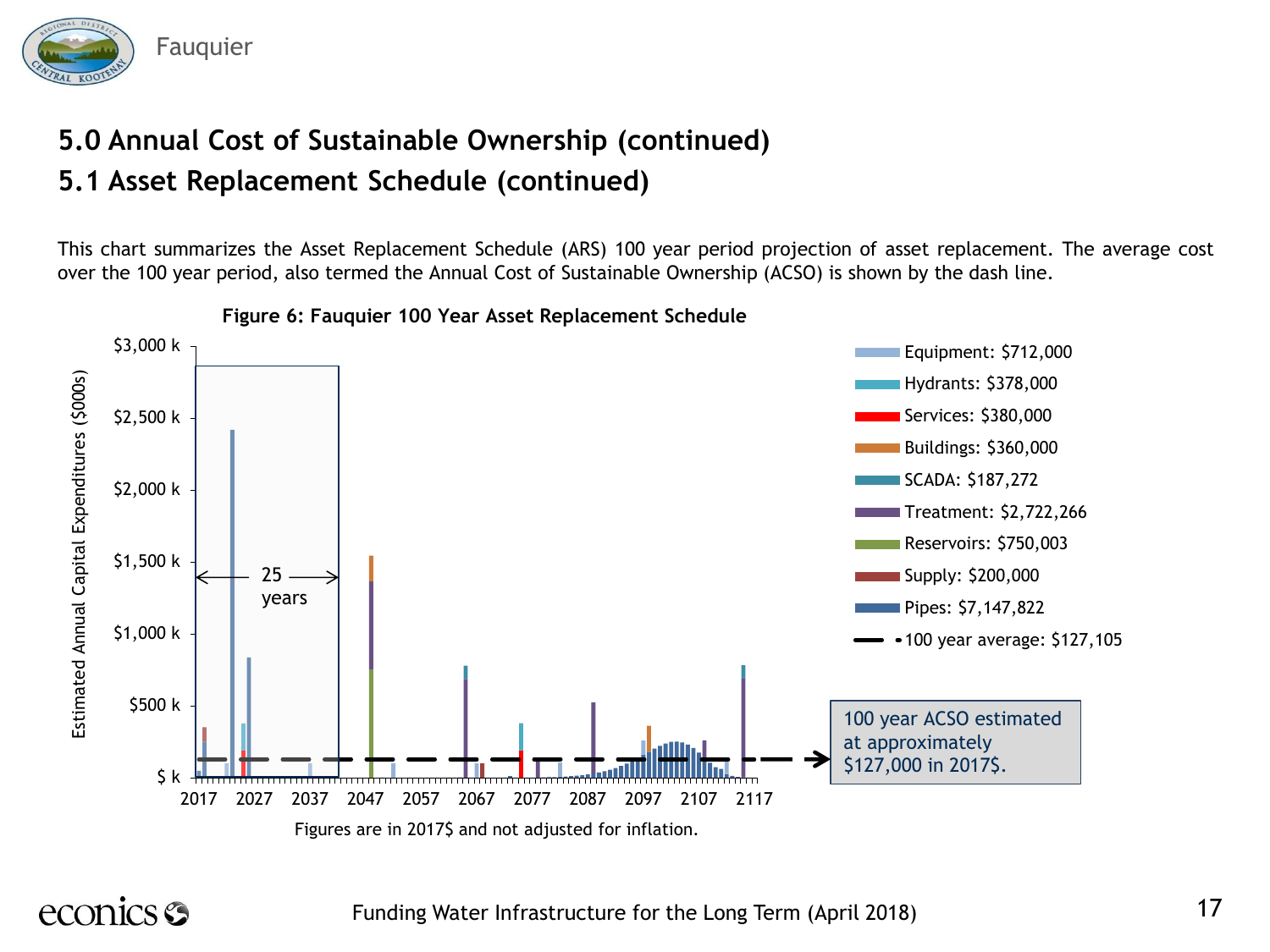

# **5.0 Annual Cost of Sustainable Ownership (continued)**

## **5.2 Asset Maintenance**

Certain infrastructure components undergo maintenance on a regular basis to maximize operating conditions and extend the life of the infrastructure as much as possible before replacement is required. Maintenance activities are covered under the operations and maintenance budget rather than the capital budget. The following table outlines maintenance activities specific to the Fauquier water system.

#### **Table 6: Fauquier Maintenance Activities**

|                                           | 2015       | 2016       | 2017       | 2018       | 2019       | 2020       | 2021       | 2022       | 2023       | 2024       | 2025       |
|-------------------------------------------|------------|------------|------------|------------|------------|------------|------------|------------|------------|------------|------------|
| <b>Fauquier</b>                           |            |            |            |            |            |            |            |            |            |            |            |
| <b>Reservoir Cleaning and Inspection</b>  |            |            |            |            |            |            |            |            |            |            |            |
| <b>Flushing</b>                           |            |            |            |            |            |            |            |            |            |            |            |
| <b>Valve Exercising</b>                   |            |            |            |            |            |            |            |            |            |            |            |
| <b>Full Comprehensive Sampling</b>        |            |            |            |            |            |            |            |            |            |            |            |
| Annual THM testing (June, September)      | twice/year | twice/year | twice/year | twice/year | twice/year | twice/year | twice/year | twice/year | twice/year | twice/year | twice/year |
| <b>Hydrant tear down</b>                  |            |            |            |            |            |            |            |            |            |            |            |
| Intake cleaning                           |            |            |            |            |            |            |            |            |            |            |            |
| Instrumentation Calibration by contractor |            |            |            |            |            |            |            |            |            |            |            |
| Curb stop Location and Inspect            |            |            |            |            |            |            |            |            |            |            |            |

# econics **S**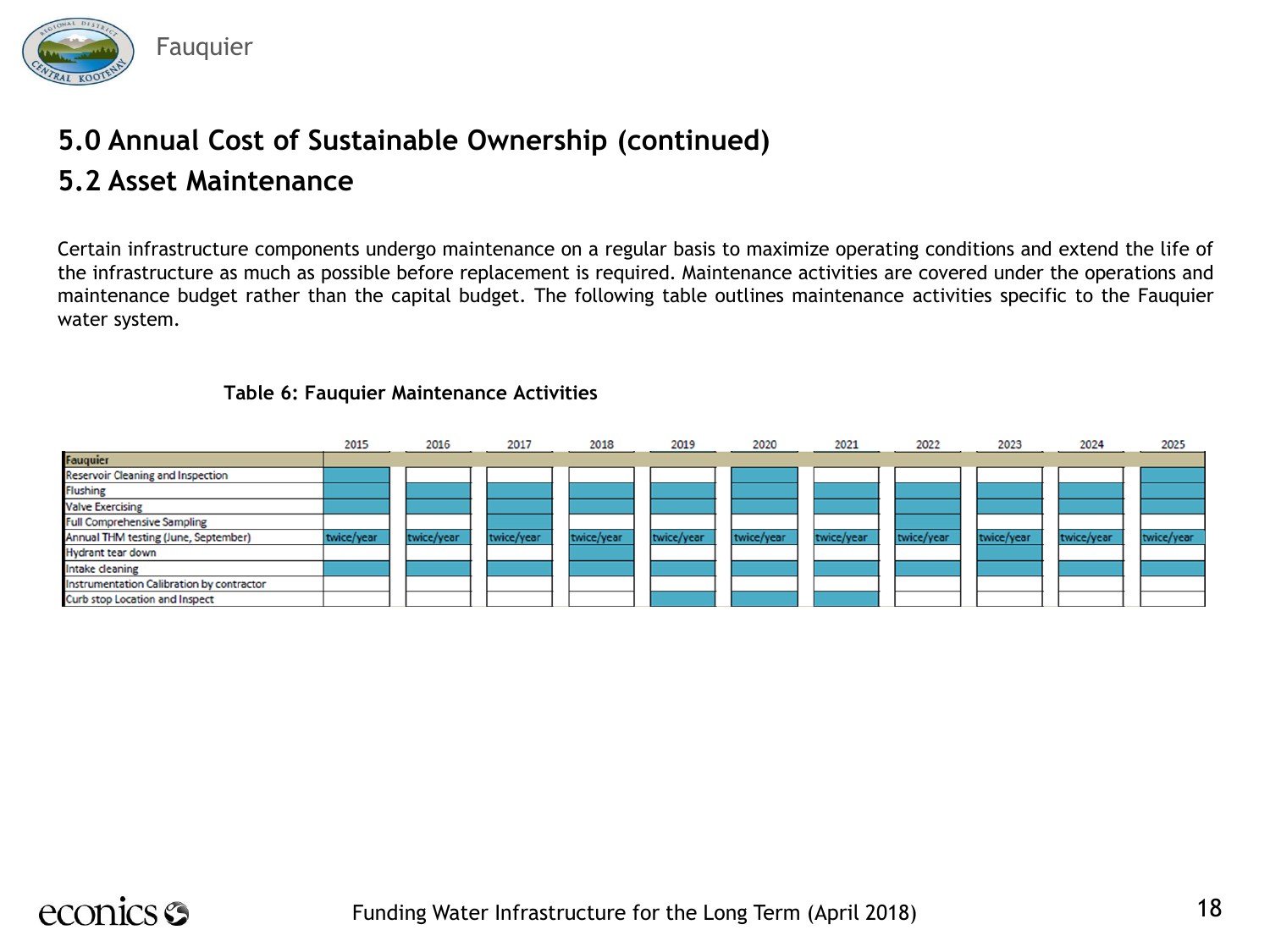

### **6.0 Funding Scenarios**

The Annual Contributions for Asset Replacement (ACFAR) refers to the amount of funds allocated annually from operating revenues towards asset replacement. ACSO, described earlier is the theoretical amount to be achieved. ACFAR is the actual amount generated from operations. Ideally ACFAR = ACSO. The funds are used in different ways: some funds are spent annually on asset renewal projects for the year, some portions may be put away into reserve, or some used to service debt associated with past projects.

RDCK policy is to cover ACFAR through parcel taxes. For modeling purposes this scenario assumes that grant funding available today will also be available in the future, however this is not guaranteed.



**Figure 7: Fauquier 25 Year Expenditures and Funding**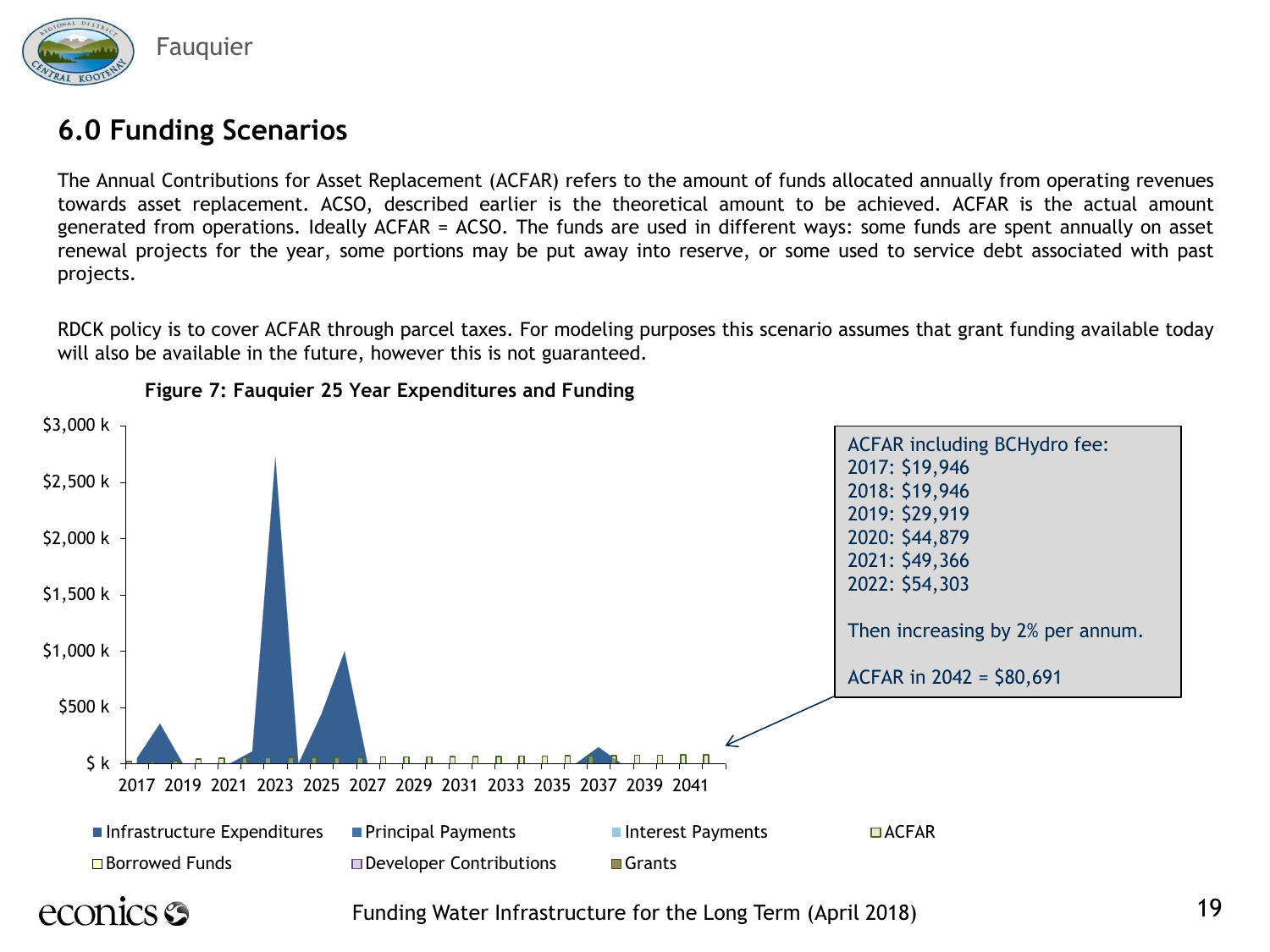

## **6.0 Funding Scenarios (continued)**

This chart compares the expenditures and allocated funds from figure 7. The blue line shows the cumulative expenditures, inflation adjusted, projected over the next 25 years in the asset schedule. The green line shows the cumulative funds allocated towards these projects.

The dash line is the difference between what is projected to be spent and available funds. When this line is above 0, it represents a surplus of funds typically held in an asset reserve fund; when below zero, the dash line represents a shortfall and implies the need for additional funding, or the works need to be delayed or canceled.

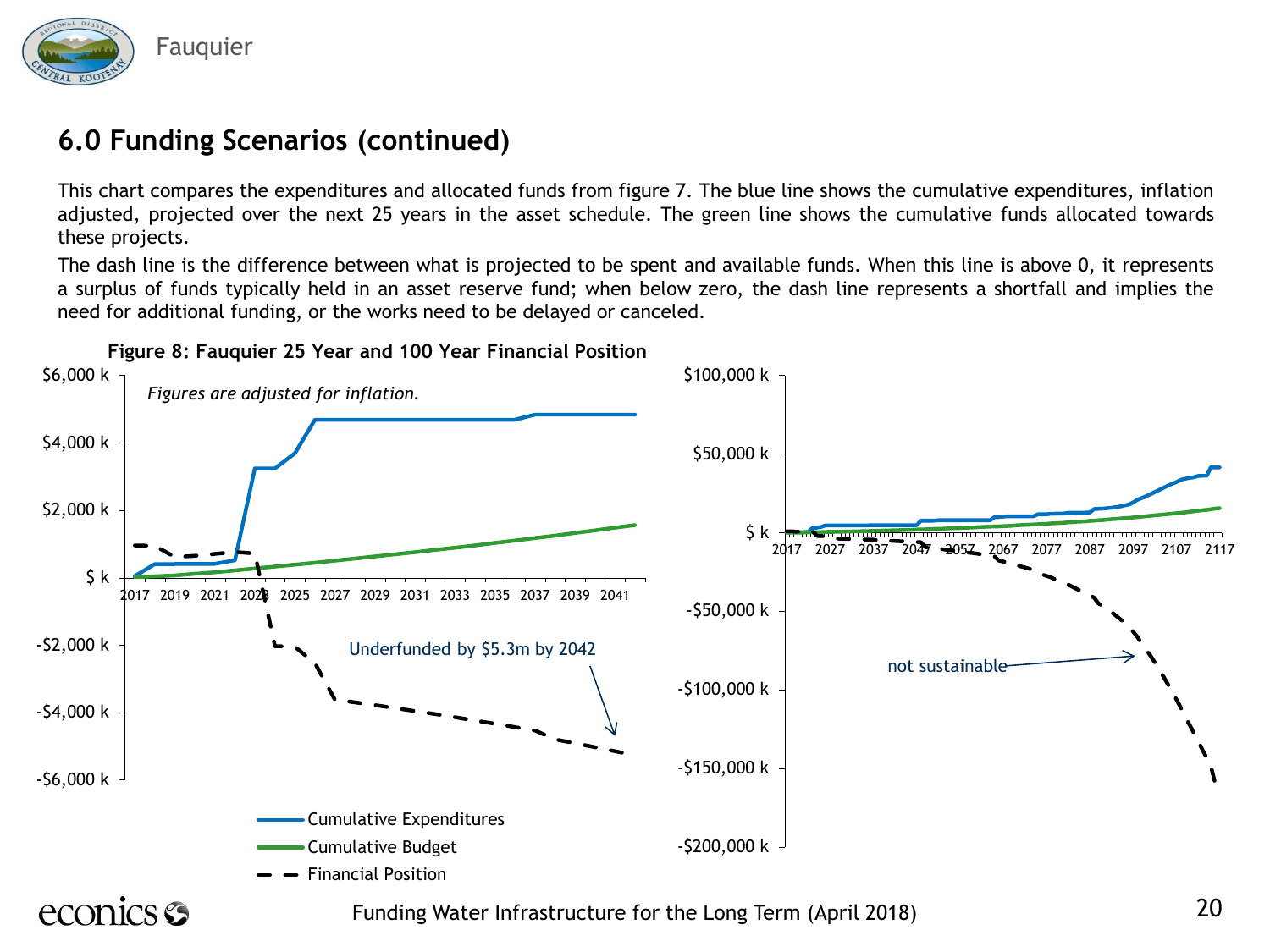

### **7.0 Recommendations**

The following recommendations follow from the analysis in this report.

- 1. Unit costs for pipe replacements can vary significantly between the average default unit costs provided in the model and a real unit cost determined from a carefully costed project budget. To ensure the accuracy of the long term revenue requirements and avoid over-stating funding requirements, unit costs for pipe replacement and other pricing assumptions of the other assets should be reviewed regularly;
- 2. To ensure accuracy of the model, remaining service life of assets should be reviewed and updated regularly. Detailed condition assessments should be conducted on the oldest assets, those assets nearing or beyond the 2/3rd or later stage in their estimated service life. Also, assessing the impact of failure and consequence of failure for each asset will help to prioritize on a risk and criticality basis;
- 3. Make necessary adjustments to rates and fees to bolster the annual contribution for asset replacement (ACFAR) with an aim to have ACFAR meet ACSO and to build up a reserve fund in advance of large future expenditures. The financial position on page 20 can be a guide in determining reserve fund target level; and,
- 4. Update the asset schedule tool on a regular basis to reflect changes brought about from items 1, 2 and 3 above, and other external factors that change the financial picture.

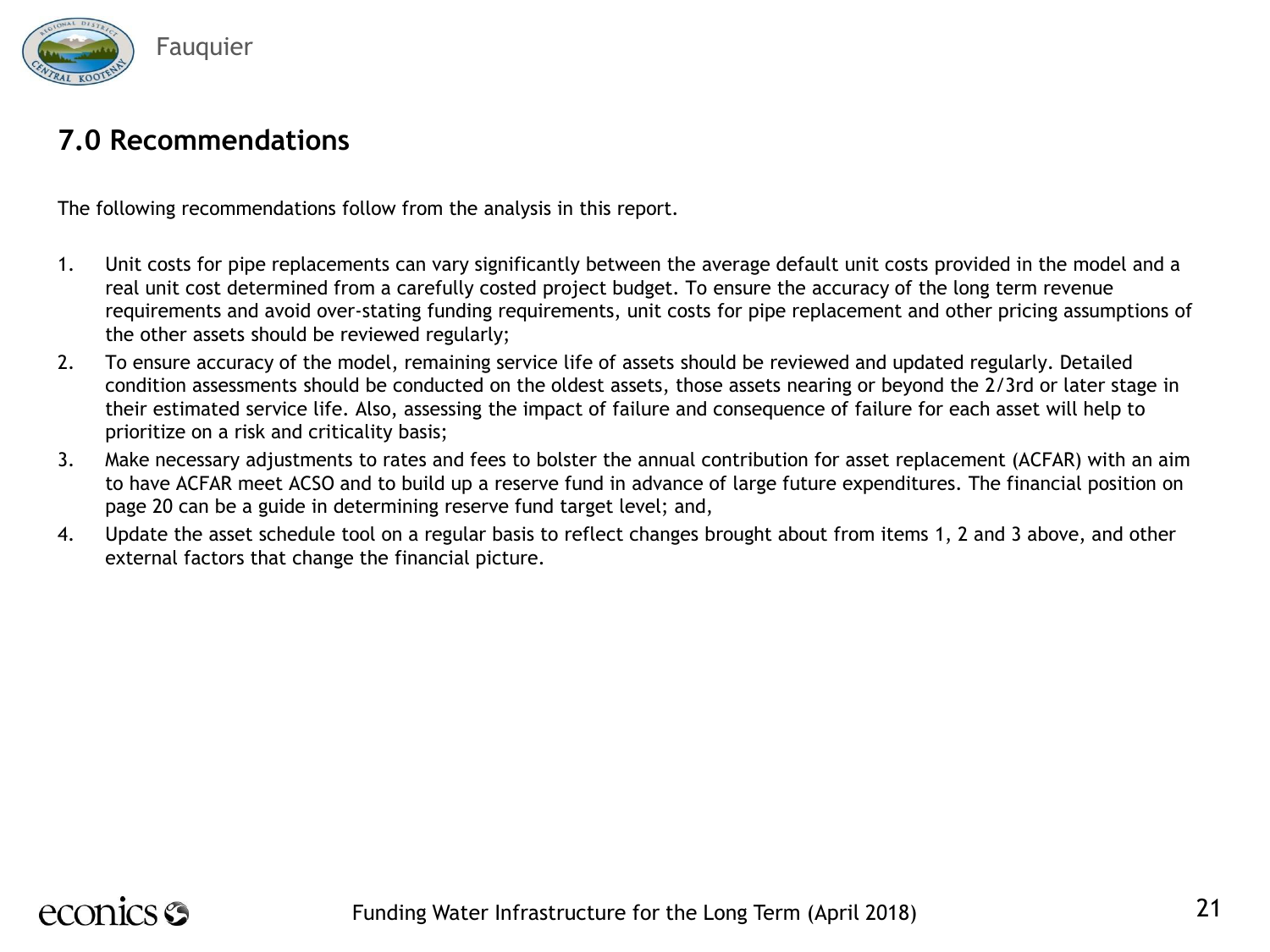

### **8.0 Related Reading**

Opus (2011). Guide for Using the Asset Management BC Roadmap. Opus International Consultants (Canada) Limited 2011

Infraguide (2005). Decision Making and Investment Planning: Managing Infrastructure Assets. Federation of Canadian Municipalities and National Research Council, Ottawa, ON, October 2005.

Econics (2013). Funding Infrastructure Replacement for the Long Term: Developing an Asset Replacement Schedule (ARS) and Establishing an Annual Contribution for Asset Renewal (ACFAR). November 2013. See Appendix A.

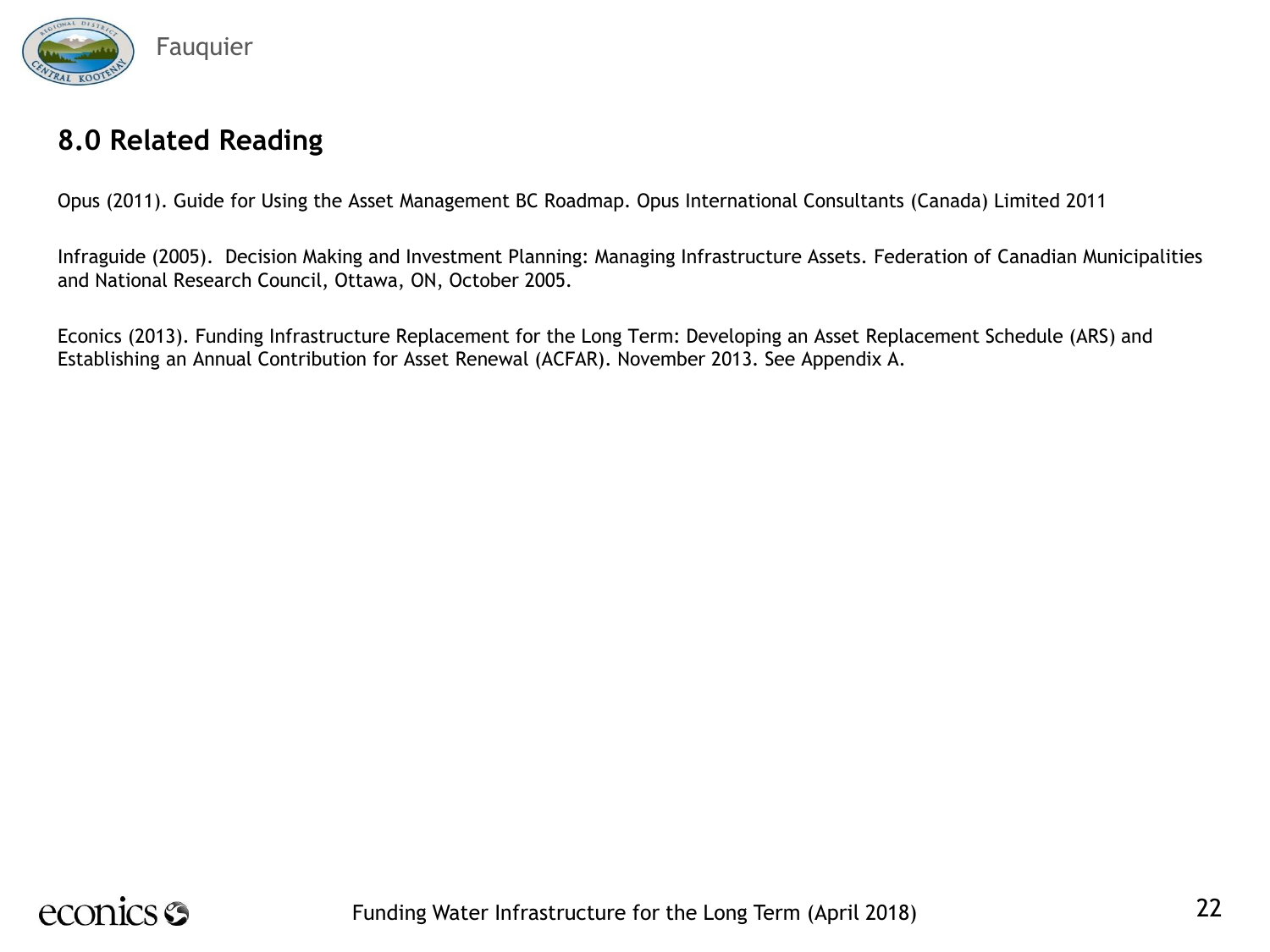

## **9.0 Glossary of Terms**

- **Annual Asset Depreciation (Annual Amortisation) -** The amount the net value of an asset decreases each year; normally calculated by dividing the historic cost by the estimated service life. Does not factor inflation.
- **Annual Contribution for Asset Replacement (ACFAR) –** ACFAR refers to the amount of funds allocated annually from operating revenues towards asset replacement: spent on projects that year, put away into reserve; or used to service debt associated with past asset replacement projects. Increasingly, ACFAR is becoming a budgeted line item rather than based on unplanned revenue surpluses.
- **Annual Cost of Sustainable Ownership (ACSO) –** ACSO is the average annual cost of replacing infrastructure over a long time period, say 25 or 100 years. ACSO is given in today's dollars and therefore does not consider inflation. ACSO therefore increases over time and should be recalculated periodically.

**Asset Liability –** Assets currently overdue for replacement based on theoretical estimated service life.

- **Asset Replacement Schedule (ARS) -** A forward looking method that considers in-service year, estimated service life and current replacement value of assets to estimate extent of future anticipated capital expenditures.
- **Asset wear and tear –** A concept that is meant to imply that assets wear down every year and it is therefore logical that the beneficiaries of the assets repay the dollar value of that *wearing down*.